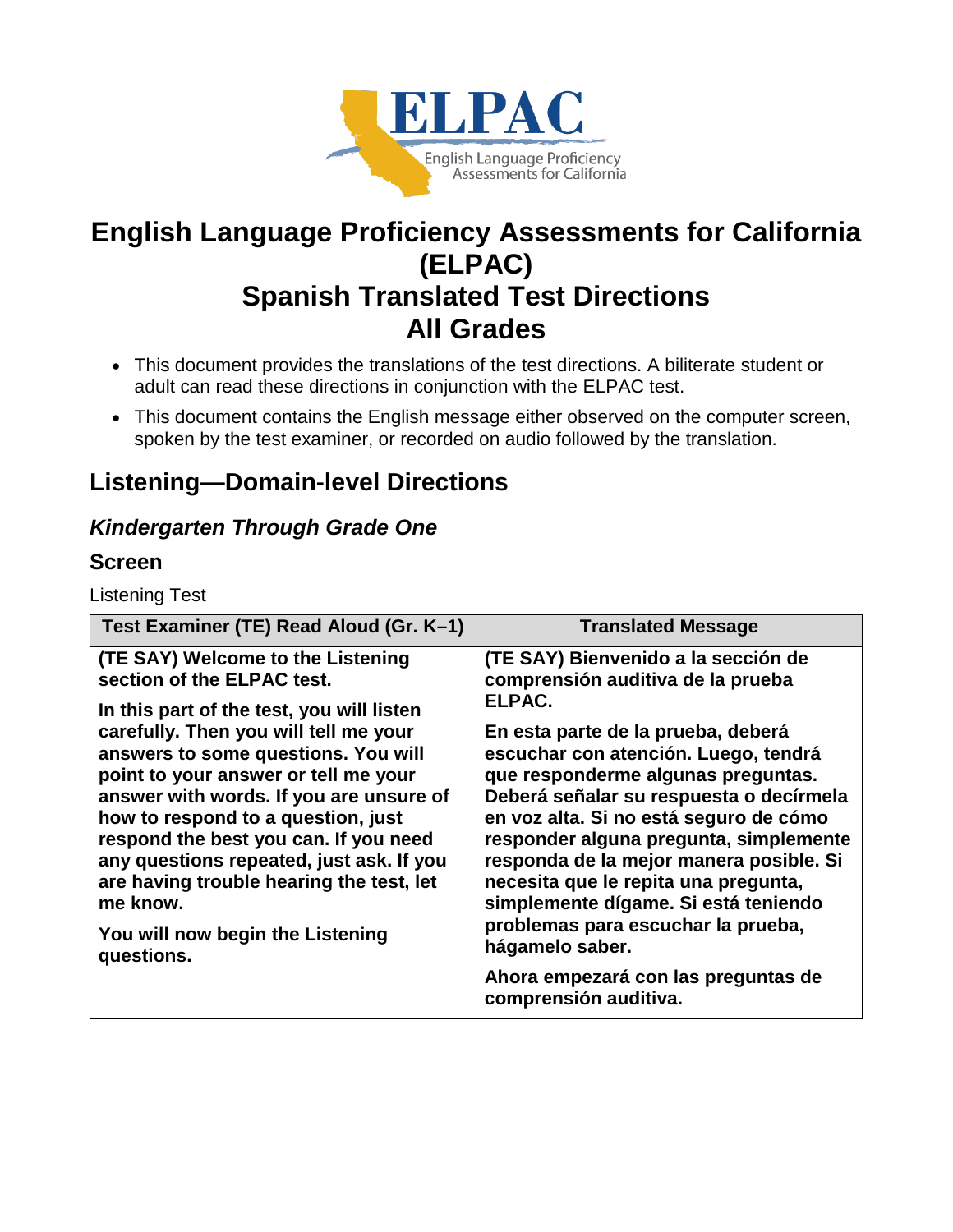



#### *Grade Two*

#### **Screen**

Welcome to the Listening section of the ELPAC test.

In this part of the test, you will listen carefully. Then you will tell me your answers to some questions. You will point to your answer or tell me your answer with words. If you are unsure of how to respond to a question, just respond the best you can. If you need any questions repeated, just ask. If you are having trouble hearing the test, let me know.

You will now begin the Listening questions.

| Test Examiner (TE) Read Aloud (Gr. 2)                                                                                                                                                                                                                                                                                                                                                                                                       | <b>Translated Message</b>                                                                                                                                                                                                                                                                                                                                                                                                                                                                        |
|---------------------------------------------------------------------------------------------------------------------------------------------------------------------------------------------------------------------------------------------------------------------------------------------------------------------------------------------------------------------------------------------------------------------------------------------|--------------------------------------------------------------------------------------------------------------------------------------------------------------------------------------------------------------------------------------------------------------------------------------------------------------------------------------------------------------------------------------------------------------------------------------------------------------------------------------------------|
| <b>(TE SAY)</b> Welcome to the Listening section<br>of the ELPAC test.                                                                                                                                                                                                                                                                                                                                                                      | (TE SAY) Bienvenido a la sección de<br>comprensión auditiva de la prueba ELPAC.                                                                                                                                                                                                                                                                                                                                                                                                                  |
| In this part of the test, you will listen<br>carefully. Then you will tell me your answers<br>to some questions. You will point to your<br>answer or tell me your answer with words. If<br>you are unsure of how to respond to a<br>question, just respond the best you can. If<br>you need any questions repeated, just ask.<br>If you are having trouble hearing the test, let<br>me know.<br>You will now begin the Listening questions. | En esta parte de la prueba, deberá<br>escuchar con atención. Luego, tendrá que<br>responderme algunas preguntas. Deberá<br>señalar su respuesta o decírmela en voz<br>alta. Si no está seguro de cómo responder<br>alguna pregunta, simplemente responda de<br>la mejor manera posible. Si necesita que le<br>repita una pregunta, simplemente dígame.<br>Si está teniendo problemas para escuchar<br>la prueba, hágamelo saber.<br>Ahora empezará con las preguntas de<br>comprensión auditiva. |

### *Grades Three Through Five*

#### **Screen**

Welcome to the Listening section of the ELPAC test.

Make sure your desk is clear of all books, backpacks, cell phones, and electronic devices. These may not be used during the test.

In the Listening section, you will hear conversations, stories, and presentations. Use the  $\bullet$ PLAY button to listen to them. You will hear them only once, so listen carefully.

Each question on the Listening test has a  $\bullet$  PLAY button. You can use the  $\bullet$  PLAY button at any time to hear the questions again. You must answer all the questions that go with each recording before you can go on to the next recording.

As you listen, you may take notes on scratch paper or you may take notes in the notepad section of the test.

When you are ready, select **Next** to begin the Listening questions.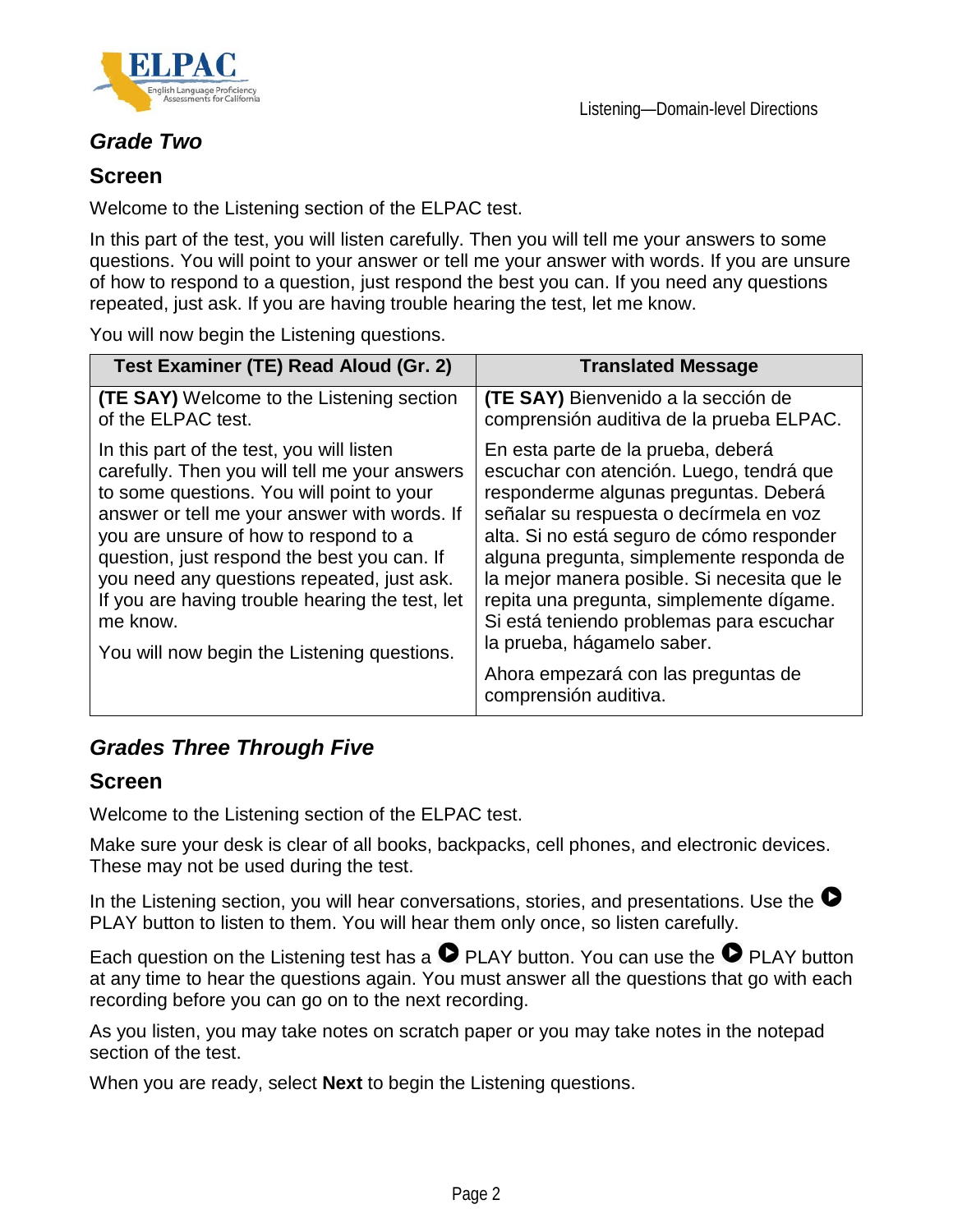

Listening—Domain-level Directions

| Recorded Audio (Gr. 3-5)                                                    | <b>Translated Message</b>                                                                                       |
|-----------------------------------------------------------------------------|-----------------------------------------------------------------------------------------------------------------|
| (Audio) Welcome to the Listening section of                                 | (Audio) Bienvenido a la sección de                                                                              |
| the ELPAC test.                                                             | comprensión auditiva de la prueba ELPAC.                                                                        |
| Make sure your desk is clear of all books,                                  | Asegúrese de que su escritorio no tenga                                                                         |
| backpacks, cell phones, and electronic                                      | ningún libro, morral, celular u otros                                                                           |
| devices. These may not be used during the                                   | dispositivos electrónicos. Estos no se                                                                          |
| test.                                                                       | pueden utilizar durante la prueba.                                                                              |
| In the Listening section, you will hear                                     | En la sección de comprensión auditiva,                                                                          |
| conversations, stories, and presentations.                                  | escuchará conversaciones, historias y                                                                           |
| Use the $\bullet$ PLAY button to listen to them.                            | presentaciones. Utilice el botón                                                                                |
| You will hear them only once, so listen                                     | REPRODUCIR $\bullet$ para escucharlas. Las                                                                      |
| carefully.                                                                  | escuchará solo una vez, así que preste                                                                          |
| Each question on the Listening test has a                                   | atención.                                                                                                       |
| PLAY button. You can use the P PLAY                                         | Cada pregunta de la prueba de                                                                                   |
| button at any time to hear the questions                                    | comprensión auditiva tiene un botón                                                                             |
| again. You must answer all the questions                                    | REPRODUCIR <b>O</b> . Puede utilizar el botón                                                                   |
| that go with each recording before you can                                  | REPRODUCIR <sup>o</sup> en cualquier momento                                                                    |
| go on to the next recording.                                                | para volver a escuchar las preguntas.                                                                           |
| As you listen, you may take notes on                                        | Deberá responder a todas las preguntas                                                                          |
| scratch paper or you may take notes in the                                  | que corresponden a cada grabación para                                                                          |
| notepad section of the test.                                                | poder pasar a la siguiente grabación.                                                                           |
| When you are ready, select <b>Next</b> to begin<br>the Listening questions. | Mientras escucha, puede tomar notas en<br>papel o puede hacerlo en la sección de bloc<br>de notas de la prueba. |
|                                                                             | Cuando esté listo, haga clic en Siguiente<br>para empezar con las preguntas de<br>comprensión auditiva.         |

### *Grades Six Through Twelve*

#### **Screen**

Welcome to the Listening section of the ELPAC test.

Make sure your desk is clear of all books, backpacks, cell phones, and electronic devices. These may not be used during the test.

In the Listening section, you will hear conversations and presentations. Use the  $\bullet$  PLAY button to listen to them. You will hear them only once, so listen carefully.

Each question on the Listening test has a  $\bullet$  PLAY button. You can use the  $\bullet$  PLAY button at any time to hear the questions again. You must answer all the questions that go with each recording before you can go on to the next recording.

As you listen, you may take notes on scratch paper or you may take notes in the notepad section of the test.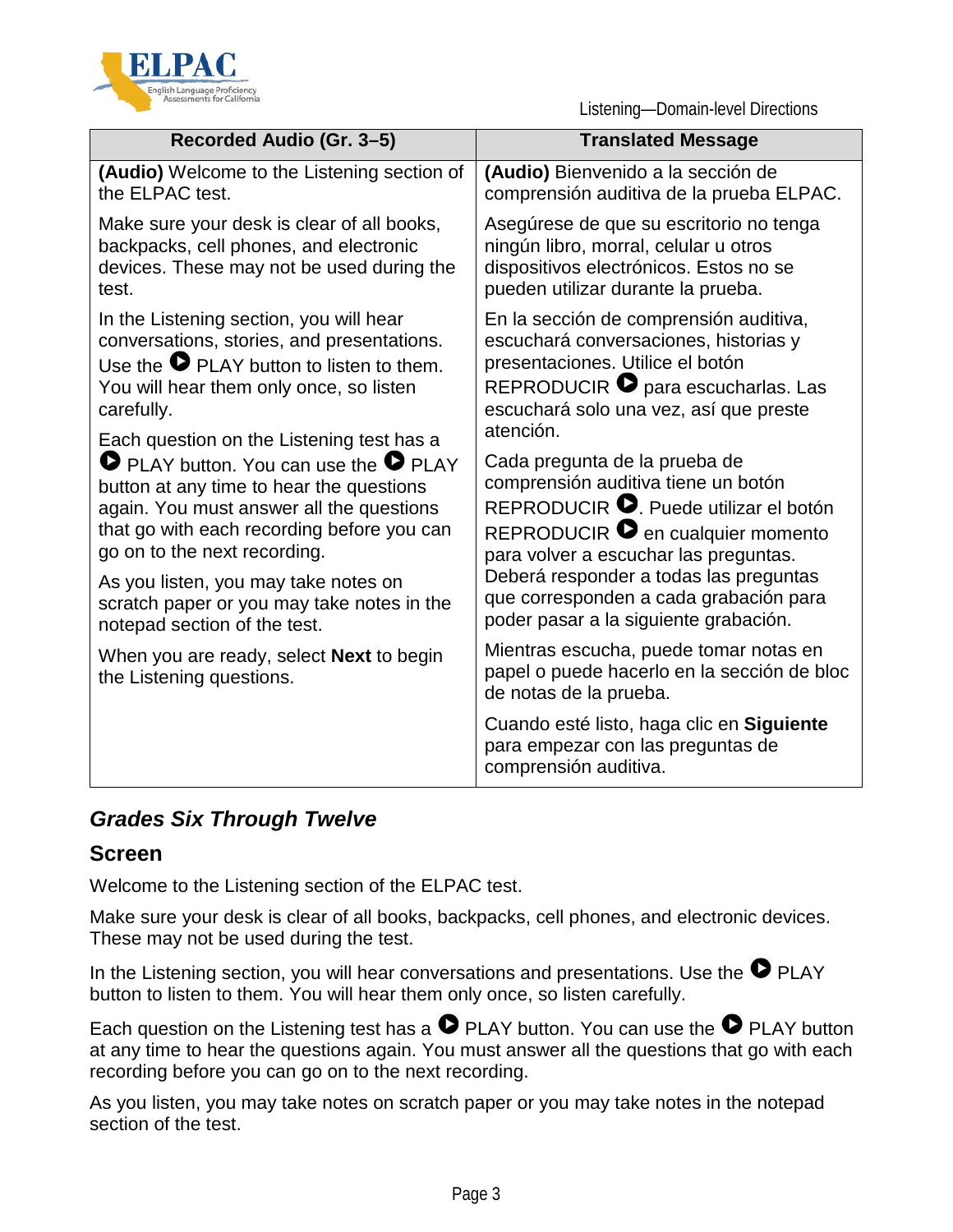



When you are ready, select **Next** to begin the Listening questions.

| Recorded Audio (Gr. 6-12)                                                                                                                                                                                                                         | <b>Translated Message</b>                                                                                                                                                                                      |
|---------------------------------------------------------------------------------------------------------------------------------------------------------------------------------------------------------------------------------------------------|----------------------------------------------------------------------------------------------------------------------------------------------------------------------------------------------------------------|
| (Audio) Welcome to the Listening section of<br>the ELPAC test.                                                                                                                                                                                    | (Audio) Bienvenido a la sección de<br>comprensión auditiva de la prueba ELPAC.                                                                                                                                 |
| Make sure your desk is clear of all books,<br>backpacks, cell phones, and electronic<br>devices. These may not be used during the<br>test.                                                                                                        | Asegúrese de que su escritorio no tenga<br>ningún libro, morral, celular u otros<br>dispositivos electrónicos. Estos no se<br>pueden utilizar durante la prueba.                                               |
| In the Listening section, you will hear<br>conversations and presentations. Use the<br>PLAY button to listen to them. You will<br>hear them only once, so listen carefully.<br>Each question on the Listening test has a                          | En la sección de comprensión auditiva,<br>escuchará conversaciones y<br>presentaciones. Utilice el botón<br>REPRODUCIR <b>O</b> para escucharlas. Las<br>escuchará solo una vez, así que preste<br>atención.   |
| PLAY button. You can use the P PLAY<br>button at any time to hear the questions<br>again. You must answer all the questions<br>that go with each recording before you can<br>go on to the next recording.<br>As you listen, you may take notes on | Cada pregunta de la prueba de<br>comprensión auditiva tiene un botón<br>REPRODUCIR <b>O</b> . Puede utilizar el botón<br>REPRODUCIR <sup>o</sup> en cualquier momento<br>para volver a escuchar las preguntas. |
| scratch paper or you may take notes in the<br>notepad section of the test.                                                                                                                                                                        | Deberá responder a todas las preguntas<br>que corresponden a cada grabación para<br>poder pasar a la siguiente grabación.                                                                                      |
| When you are ready, select <b>Next</b> to begin<br>the Listening questions.                                                                                                                                                                       | Mientras escucha, puede tomar notas en<br>papel o puede hacerlo en la sección de bloc<br>de notas de la prueba.                                                                                                |
|                                                                                                                                                                                                                                                   | Cuando esté listo, haga clic en Siguiente<br>para empezar con las preguntas de<br>comprensión auditiva.                                                                                                        |

### *Kindergarten Through Grade Two Review Screen*

#### **Screen**

#### **Congratulations, you reached the end of the test!**

Thank you for your attention and hard work.

If there are any questions you marked for review, they will be displayed in the box below. Please finish reviewing any questions you want to, then select Submit Test at the bottom of the screen.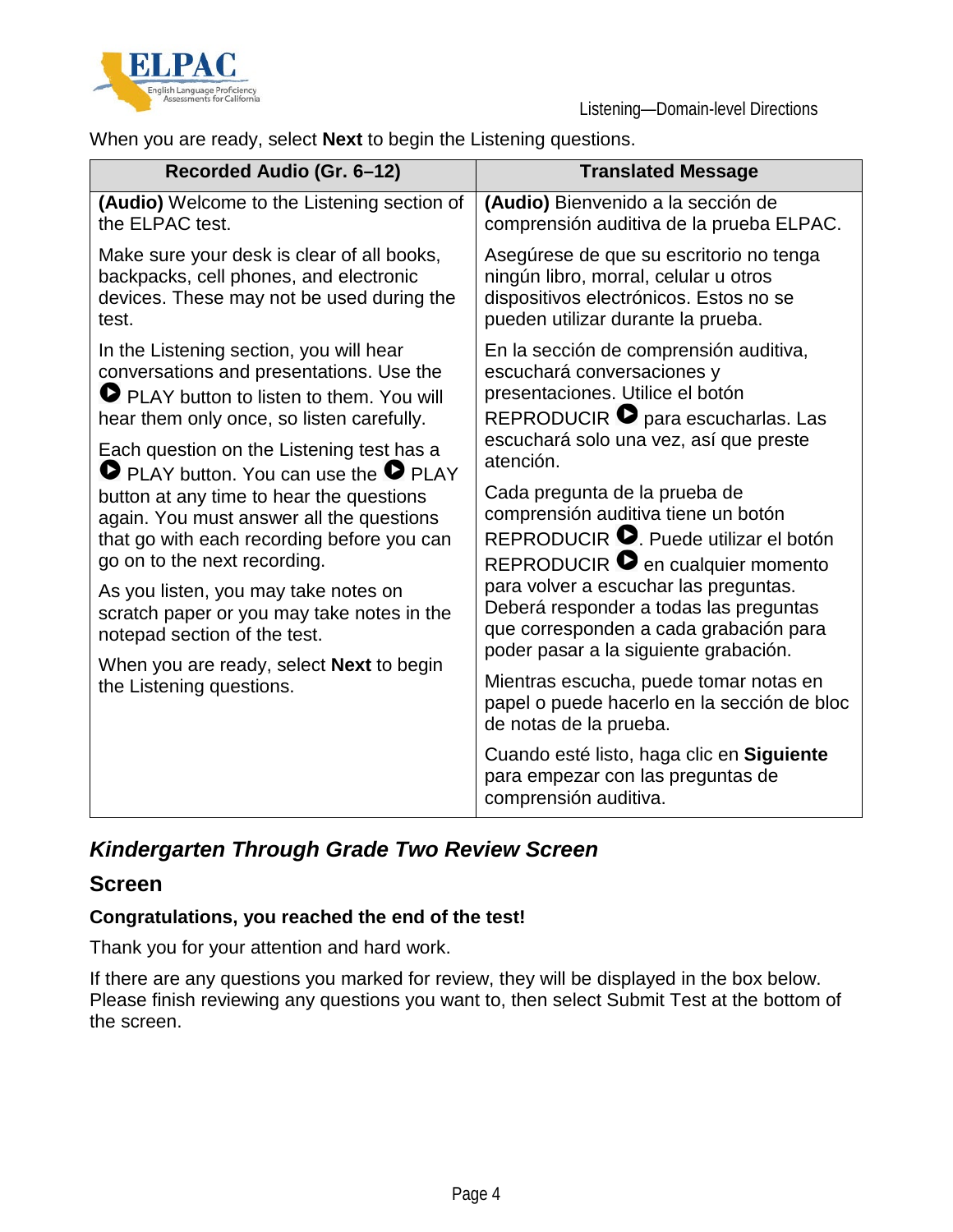

| Test Examiner (TE) Read Aloud (Gr. K-2)                       | <b>Translated Message</b>                            |
|---------------------------------------------------------------|------------------------------------------------------|
| (TE SAY) Congratulations, you reached<br>the end of the test! | (TE SAY) ¡Felicitaciones, ha terminado la<br>prueba! |
| Thank you for your attention and hard<br>work.                | Gracias por su atención y trabajo duro.              |

### *Grades Three Through Twelve Review Screen*

#### **Screen**

#### **Congratulations, you reached the end of the test!**

Thank you for your attention and hard work.

If there are any questions you marked for review, they will be displayed in the box below. Please finish reviewing any questions you want to, then select Submit Test at the bottom of the screen.

| Recorded Audio (Gr. 3-12)               | <b>Translated Message</b>                                                                                                                                                                                      |
|-----------------------------------------|----------------------------------------------------------------------------------------------------------------------------------------------------------------------------------------------------------------|
| N/A (No recorded audio for this screen) | (Screen text) ¡Felicitaciones, ha<br>terminado la prueba!                                                                                                                                                      |
|                                         | Gracias por su atención y trabajo duro.                                                                                                                                                                        |
|                                         | Si marcó alguna pregunta para revisarla,<br>esta aparecerá en el siguiente cuadro.<br>Termine de revisar las preguntas que<br>desee, luego haga clic en Enviar prueba, en<br>la parte inferior de la pantalla. |

# **Listening—task type directions**

| <b>Task</b>                              | Grade       | <b>Message</b>               | <b>Translated</b><br><b>Message</b> |
|------------------------------------------|-------------|------------------------------|-------------------------------------|
| Listen to a Short                        | Grades K-12 | Listen to a                  | Escuchar una                        |
| Exchange                                 |             | conversation.                | conversación.                       |
| Listen to a<br>Classroom<br>Conversation | Grades 1-12 | Listen to a<br>conversation. | Escuchar una<br>conversación.       |
| Listen to a Story                        | Grades K-5  | Listen to a story.           | Escuchar una<br>historia.           |
| Listen to an Oral                        | Grades K-12 | Listen to some               | Escuchar                            |
| Presentation                             |             | information.                 | información.                        |
| Listen to a Speaker                      | Grades 6-12 | Listen to a                  | Escuchar una                        |
| Support an Opinion                       |             | conversation.                | conversación.                       |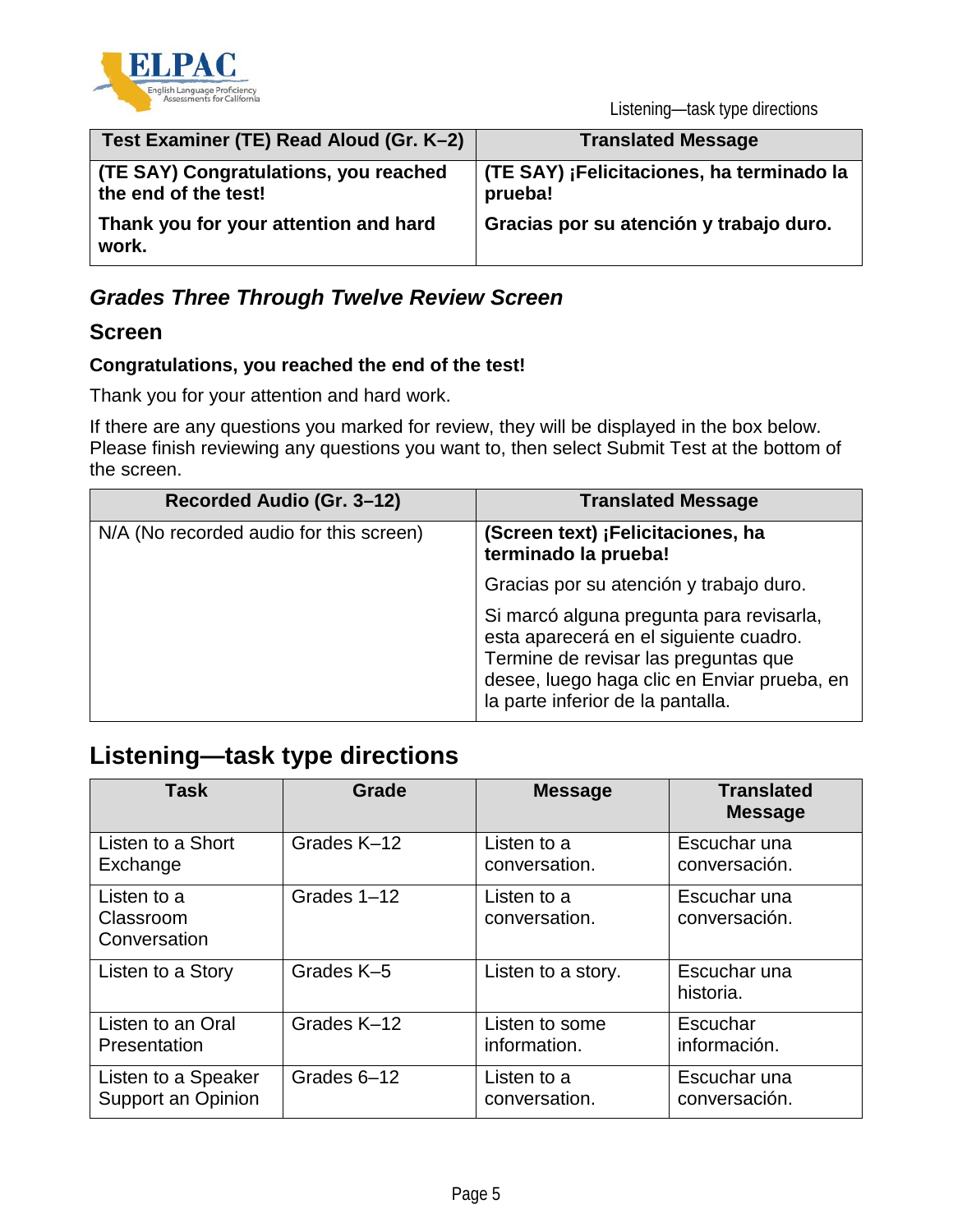



# **Reading—Domain-level Directions**

# *Kindergarten Through Grade One*

#### **Screen**

Reading Test

| Test Examiner (TE) Read Aloud (Gr. K-1)   | <b>Translated Message</b>                                      |
|-------------------------------------------|----------------------------------------------------------------|
| (TE SAY) This is the Reading section of   | (TE SAY) Esta es la sección de                                 |
| the ELPAC test.                           | comprensión de lectura de la prueba                            |
| In this part of the test, we are going to | ELPAC.                                                         |
| read together. I will ask you some        | En esta parte de la prueba, vamos a leer                       |
| questions. You will point to your answer  | juntos. Le haré algunas preguntas.                             |
| or tell me your answer with words. If you | Deberá señalar su respuesta o decírmela                        |
| are unsure of how to respond to a         | en voz alta. Si no está seguro de cómo                         |
| question, just respond the best you can.  | responder alguna pregunta, simplemente                         |
| If you need me to repeat a question, just | responda de la mejor manera posible.                           |
| ask.                                      | Si necesita que le repita una pregunta,                        |
| You will now begin the Reading            | simplemente dígame.                                            |
| questions.                                | Ahora empezará con las preguntas de<br>comprensión de lectura. |

#### *Grade Two*

#### **Screen**

This is the Reading section of the ELPAC test.

In this part of the test, we are going to read together. I will ask you some questions. You will point to your answer or tell me your answer with words. If you are unsure of how to respond to a question, just respond the best you can. If you need me to repeat a question, just ask.

You will now begin the Reading questions.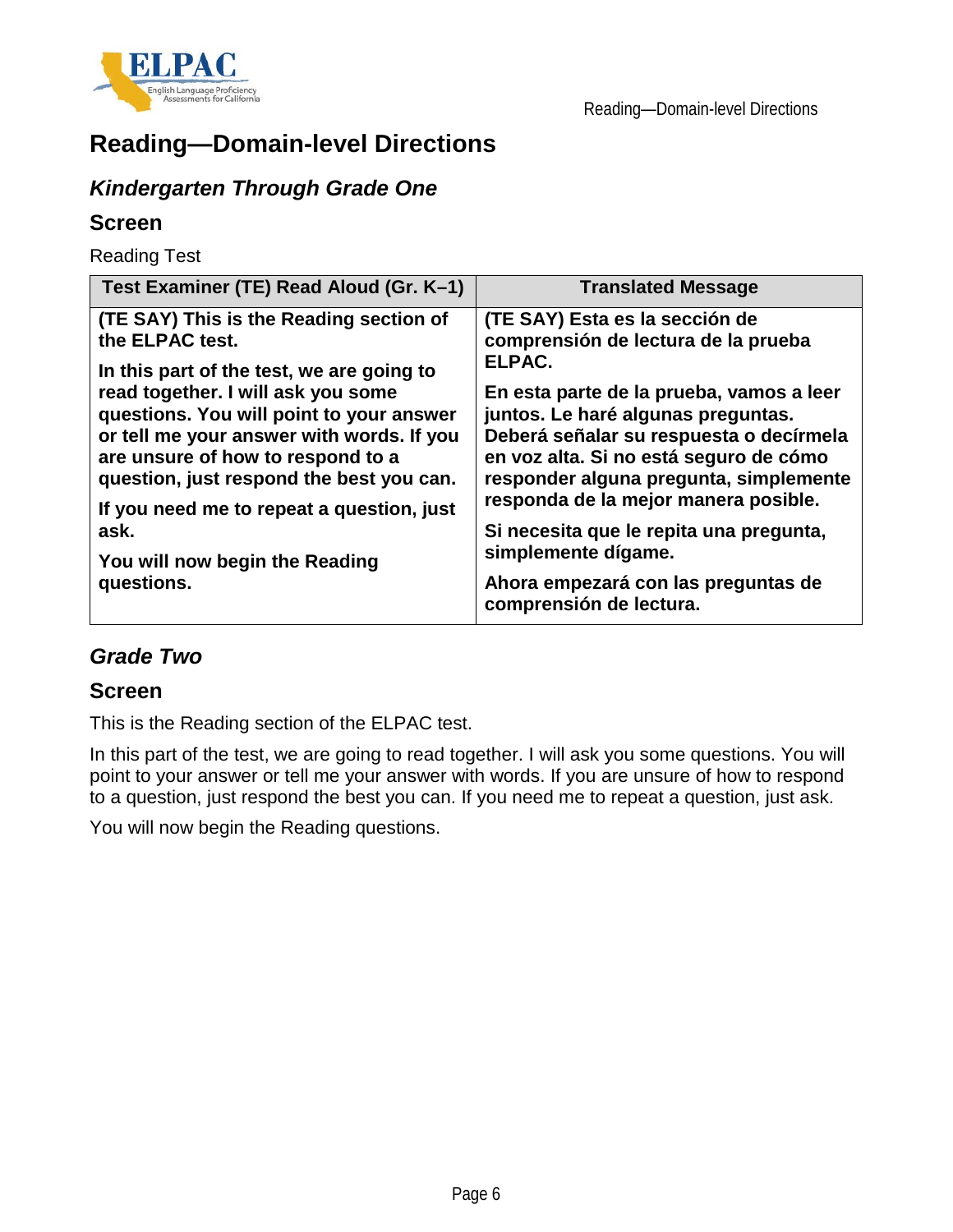

Reading—Domain-level Directions

|                                                                                                                                                                                                                                                                                                                                                                                                                                                                                                                                                                                                                                                                                                                                                                                                                                                                                                              | Test Examiner (TE) Read Aloud (Gr. 2) | <b>Translated Message</b> |
|--------------------------------------------------------------------------------------------------------------------------------------------------------------------------------------------------------------------------------------------------------------------------------------------------------------------------------------------------------------------------------------------------------------------------------------------------------------------------------------------------------------------------------------------------------------------------------------------------------------------------------------------------------------------------------------------------------------------------------------------------------------------------------------------------------------------------------------------------------------------------------------------------------------|---------------------------------------|---------------------------|
| (TE SAY) This is the Reading section of<br>(TE SAY) Esta es la sección de<br>comprensión de lectura de la prueba<br>the ELPAC test.<br>ELPAC.<br>In this part of the test, we are going to<br>read together. I will ask you some<br>En esta parte de la prueba, vamos a leer<br>juntos. Le haré algunas preguntas.<br>questions. You will point to your answer<br>Deberá señalar su respuesta o decírmela<br>or tell me your answer with words. If you<br>en voz alta. Si no está seguro de cómo<br>are unsure of how to respond to a<br>question, just respond the best you can.<br>responder alguna pregunta, simplemente<br>If you need me to repeat a question, just<br>responda de la mejor manera posible. Si<br>necesita que le repita una pregunta,<br>ask.<br>simplemente dígame.<br>You will now begin the Reading<br>Ahora empezará con las preguntas de<br>questions.<br>comprensión de lectura. |                                       |                           |

## *Grades Three Through Twelve (Summative ELPAC)*

#### **Screen**

Welcome to the Reading section of the ELPAC test.

Make sure your desk is clear of all books, backpacks, cell phones, and electronic devices. These may not be used during the test.

In this part of the test, you will read some passages and answer questions about them. Some passages may be student essays. Student essays may contain errors.

You must answer all the questions that go with each passage before you can go on to the next passage.

If you want any directions read to you during the test, just ask.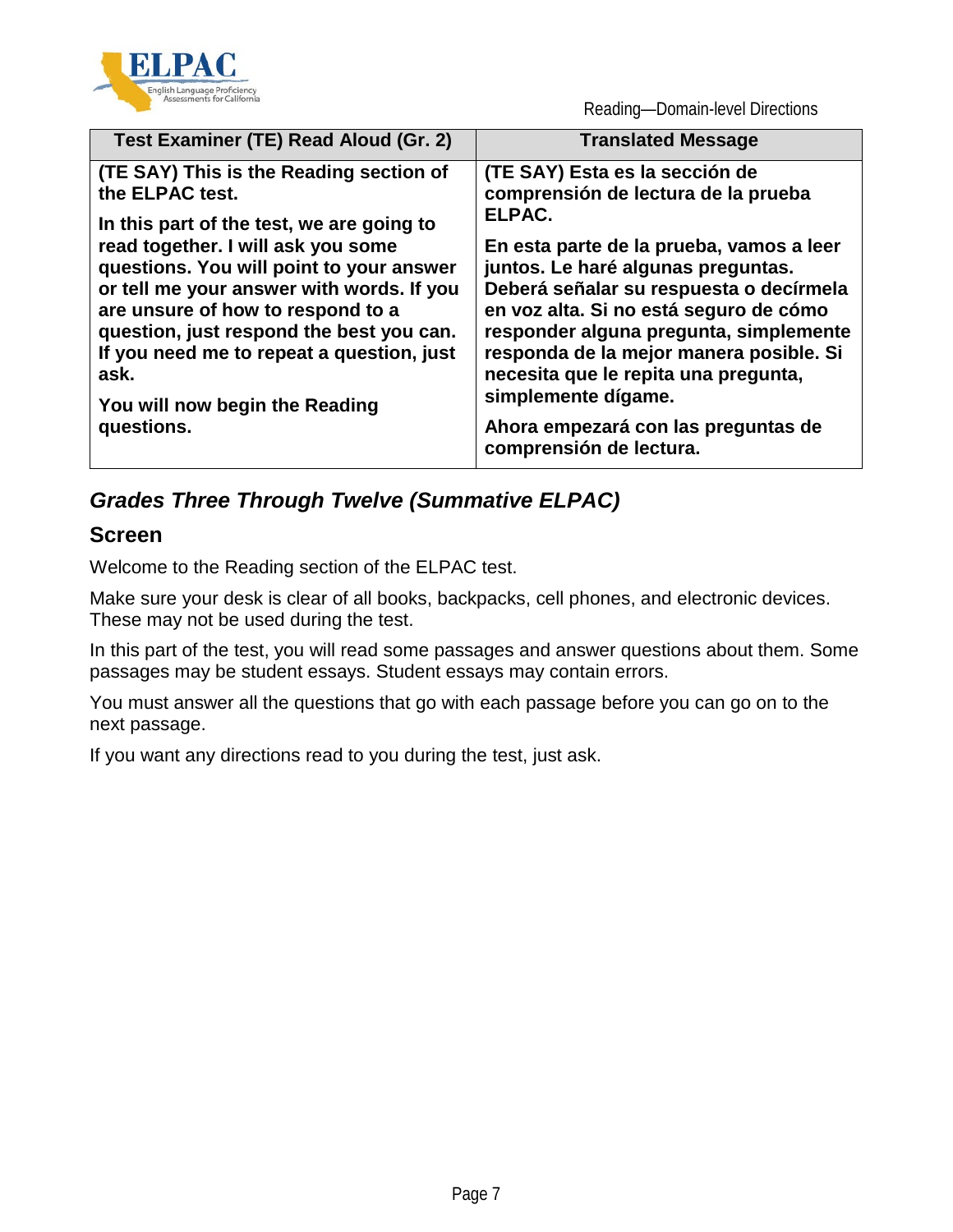



When you are ready, select **Next** to begin the Reading questions.

| Recorded Audio (Gr. 3-12)                                                                                                                                                                                            | <b>Translated Message</b>                                                                                                                                                       |
|----------------------------------------------------------------------------------------------------------------------------------------------------------------------------------------------------------------------|---------------------------------------------------------------------------------------------------------------------------------------------------------------------------------|
| <b>(Audio)</b> Welcome to the Reading section of<br>the ELPAC test.                                                                                                                                                  | (Audio) Bienvenido a la sección de<br>comprensión de lectura de la prueba<br>ELPAC.                                                                                             |
| Make sure your desk is clear of all books,                                                                                                                                                                           | Asegúrese de que su escritorio no tenga                                                                                                                                         |
| backpacks, cell phones, and electronic                                                                                                                                                                               | ningún libro, morral, celular u otros                                                                                                                                           |
| devices. These may not be used during the                                                                                                                                                                            | dispositivos electrónicos. Estos no se                                                                                                                                          |
| test.                                                                                                                                                                                                                | pueden utilizar durante la prueba.                                                                                                                                              |
| In this part of the test, you will read some<br>passages and answer questions about<br>them. Some passages may be student<br>essays. Student essays may contain errors.<br>You must answer all the questions that go | En esta parte de la prueba, leerá algunos<br>fragmentos y deberá responder preguntas<br>relacionadas con estos. Algunos pueden ser<br>ensayos escritos por estudiantes, de modo |
| with each passage before you can go on to                                                                                                                                                                            | que pueden tener errores.                                                                                                                                                       |
| the next passage.                                                                                                                                                                                                    | Deberá responder a todas las preguntas                                                                                                                                          |
| If you want any directions read to you during                                                                                                                                                                        | que corresponden a cada fragmento para                                                                                                                                          |
| the test, just ask.                                                                                                                                                                                                  | poder pasar al siguiente fragmento.                                                                                                                                             |
| When you are ready, select <b>Next</b> to begin                                                                                                                                                                      | Si necesita que le lea las instrucciones                                                                                                                                        |
| the Reading questions.                                                                                                                                                                                               | durante la prueba, simplemente dígame.                                                                                                                                          |
|                                                                                                                                                                                                                      | Cuando esté listo, haga clic en Siguiente<br>para empezar con las preguntas de<br>comprensión de lectura.                                                                       |

### *Grades Three Through Twelve (Initial ELPAC)*

#### **Screen**

Welcome to the Reading section of the ELPAC test.

Make sure your desk is clear of all books, backpacks, cell phones, and electronic devices. These may not be used during the test.

At the beginning of this section of the test, you will see some pictures and you will choose the sentence that matches the picture. After that, you will read some passages and answer questions about them. Some passages may be student essays. Student essays may contain errors.

You must answer all the questions that go with each passage before you can go on to the next passage.

If you want any directions read to you during the test, just ask.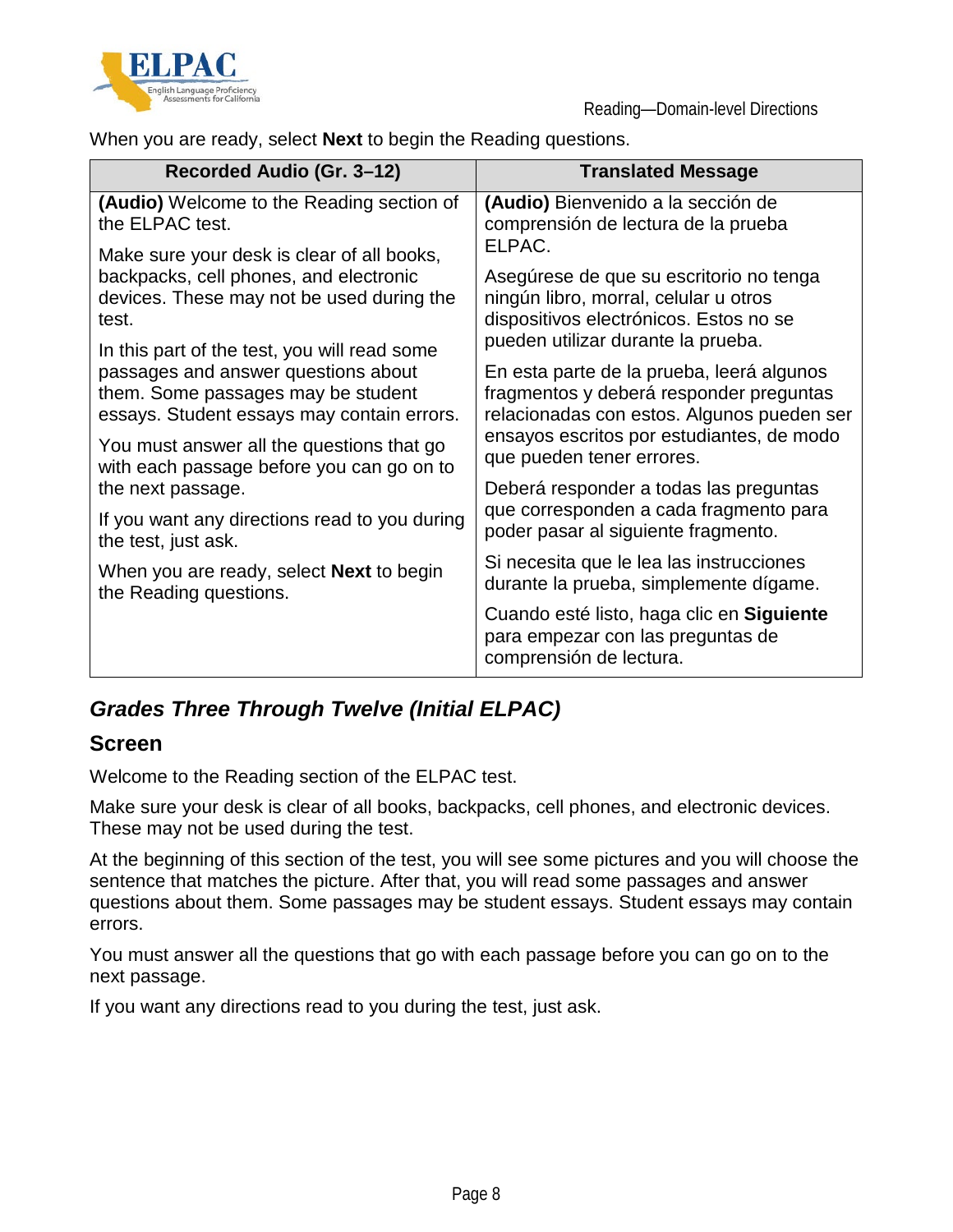



When you are ready, select **Next** to begin the Reading questions.

| Recorded Audio (Gr. 3-12)                                                                                                                                                                                                                                                                              | <b>Translated Message</b>                                                                                                                                                                                                                                  |
|--------------------------------------------------------------------------------------------------------------------------------------------------------------------------------------------------------------------------------------------------------------------------------------------------------|------------------------------------------------------------------------------------------------------------------------------------------------------------------------------------------------------------------------------------------------------------|
| (Audio) Welcome to the Reading section of<br>the ELPAC test.                                                                                                                                                                                                                                           | (Audio) Bienvenido a la sección de<br>comprensión de lectura de la prueba<br>ELPAC.                                                                                                                                                                        |
| Make sure your desk is clear of all books,<br>backpacks, cell phones, and electronic<br>devices. These may not be used during the<br>test.                                                                                                                                                             | Asegúrese de que su escritorio no tenga<br>ningún libro, morral, celular u otros<br>dispositivos electrónicos. Estos no se<br>pueden utilizar durante la prueba.                                                                                           |
| At the beginning of this section of the test,<br>you will see some pictures and you will<br>choose the sentence that matches the<br>picture. After that, you will read some<br>passages and answer questions about<br>them. Some passages may be student<br>essays. Student essays may contain errors. | Al principio de esta sección de la prueba,<br>verá algunas imágenes y deberá escoger la<br>oración que corresponda a la imagen.<br>Después, leerá algunos fragmentos y<br>deberá responder preguntas relacionadas<br>con estos. Algunos pueden ser ensayos |
| You must answer all the questions that go<br>with each passage before you can go on to                                                                                                                                                                                                                 | escritos por estudiantes, de modo que<br>pueden tener errores.<br>Deberá responder a todas las preguntas                                                                                                                                                   |
| the next passage.<br>If you want any directions read to you during<br>the test, just ask.                                                                                                                                                                                                              | que corresponden a cada fragmento para<br>poder pasar al siguiente fragmento.                                                                                                                                                                              |
| When you are ready, select <b>Next</b> to begin<br>the Reading questions.                                                                                                                                                                                                                              | Si necesita que le lea las instrucciones<br>durante la prueba, simplemente dígame.                                                                                                                                                                         |
|                                                                                                                                                                                                                                                                                                        | Cuando esté listo, haga clic en Siguiente<br>para empezar con las preguntas de<br>comprensión de lectura.                                                                                                                                                  |

### *Kindergarten Through Grade Two Review Screen*

#### **Screen**

#### **Congratulations, you reached the end of the test!**

Thank you for your attention and hard work.

If there are any questions you marked for review, they will be displayed in the box below. Please finish reviewing any questions you want to, then select Submit Test at the bottom of the screen.

| Test Examiner (TE) Read Aloud (Gr. K-2)                       | <b>Translated Message</b>                            |
|---------------------------------------------------------------|------------------------------------------------------|
| (TE SAY) Congratulations, you reached<br>the end of the test! | (TE SAY) ¡Felicitaciones, ha terminado la<br>prueba! |
| Thank you for your attention and hard<br>work.                | Gracias por su atención y trabajo duro.              |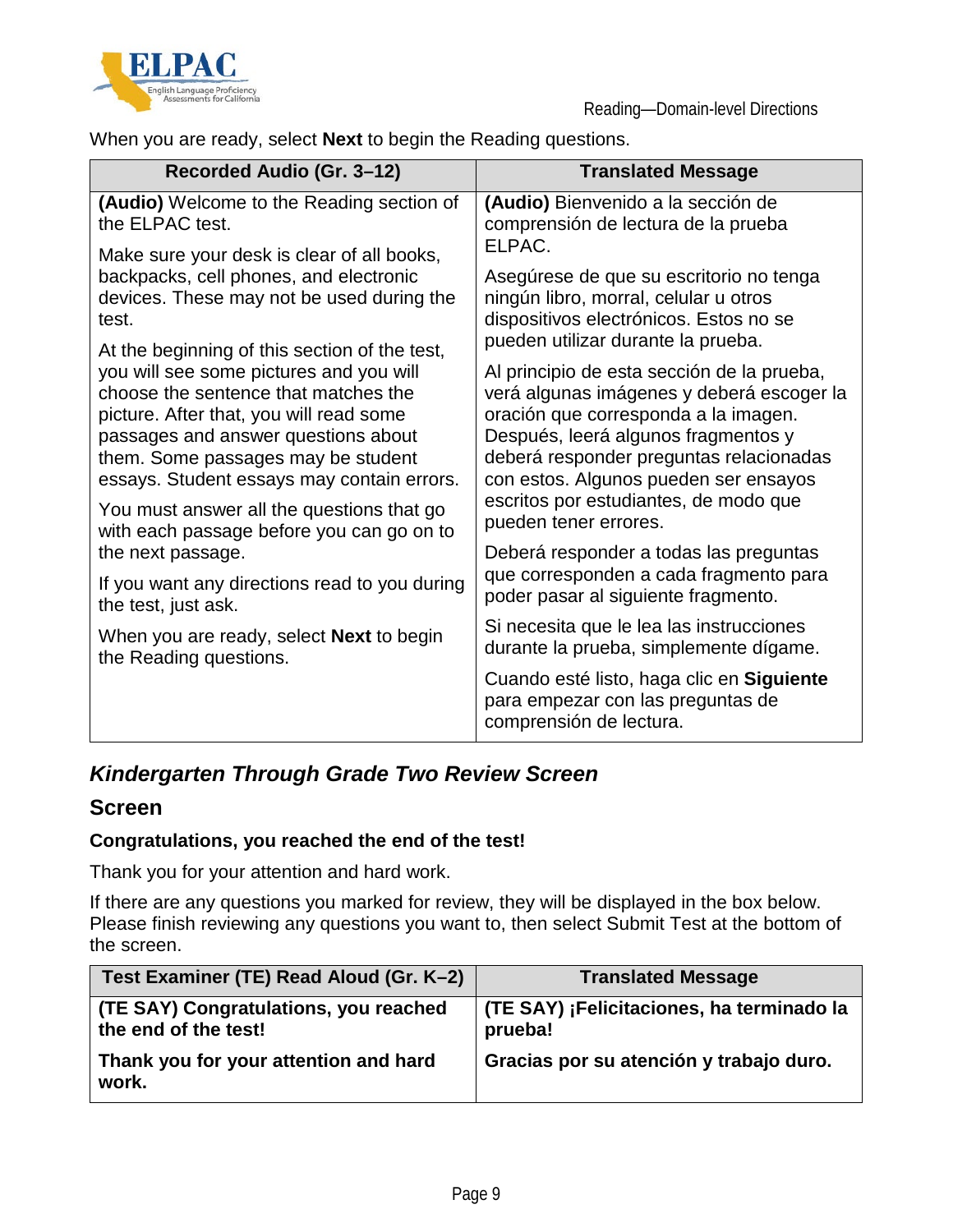

# *Grades Three Through Twelve Review Screen*

#### **Screen**

#### **Congratulations, you reached the end of the test!**

Thank you for your attention and hard work.

If there are any questions you marked for review, they will be displayed in the box below. Please finish reviewing any questions you want to, then select Submit Test at the bottom of the screen.

| Recorded Audio (Gr. 3–12)               | <b>Translated Message</b>                                                                                                                                                                                      |
|-----------------------------------------|----------------------------------------------------------------------------------------------------------------------------------------------------------------------------------------------------------------|
| N/A (No recorded audio for this screen) | (Screen text) ¡Felicitaciones, ha<br>terminado la prueba!                                                                                                                                                      |
|                                         | Gracias por su atención y trabajo duro.                                                                                                                                                                        |
|                                         | Si marcó alguna pregunta para revisarla,<br>esta aparecerá en el siguiente cuadro.<br>Termine de revisar las preguntas que<br>desee, luego haga clic en Enviar prueba, en<br>la parte inferior de la pantalla. |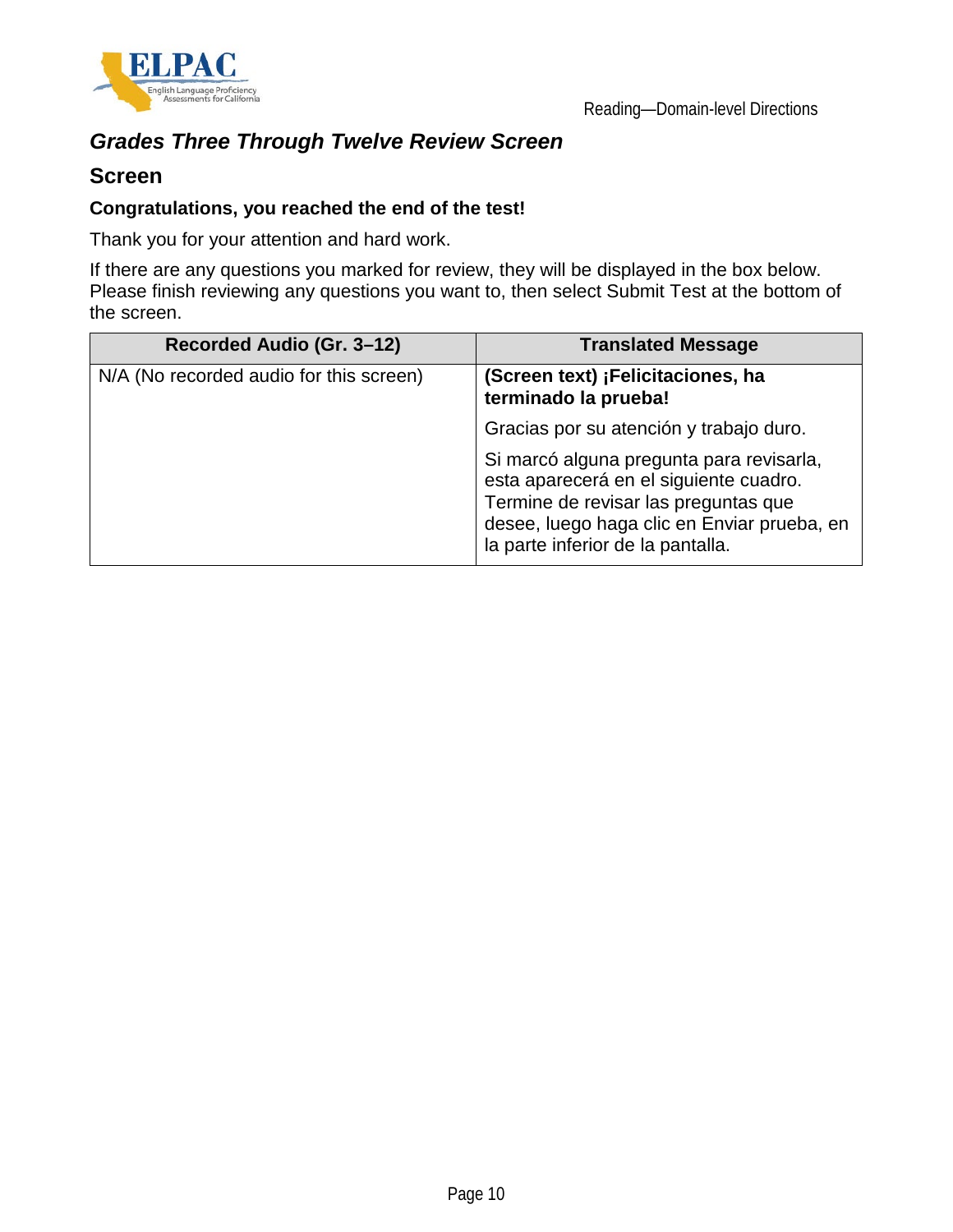

# **Reading—task type directions**

| <b>Task</b>                         | Grade        | <b>Message</b>                                                                                         | <b>Translated</b><br><b>Message</b>                                                                  |
|-------------------------------------|--------------|--------------------------------------------------------------------------------------------------------|------------------------------------------------------------------------------------------------------|
| Read-Along Word<br>with Scaffolding | Kindergarten | We are going to read<br>together.                                                                      | Vamos a leer juntos.                                                                                 |
| <b>Read-Along Story</b>             | Grades K-1   | We are going to read                                                                                   | Vamos a leer juntos.                                                                                 |
| with Scaffolding                    |              | together.<br>[Prompt language<br>should remain in<br>English <sub>1</sub>                              | [Las indicaciones se<br>deben conservar en<br><i>inglés]</i>                                         |
|                                     |              | Point to where we<br>should start reading.                                                             | Señale dónde<br>deberíamos<br>empezar a leer.                                                        |
|                                     |              | We will start reading<br>here. Put your finger<br>here. Follow along<br>with your finger as I<br>read. | Empezaremos a leer<br>desde aquí. Ponga<br>su dedo aquí. Siga<br>con su dedo a<br>medida que yo leo. |
|                                     |              | [Prompt language<br>should remain in<br>English]                                                       | [Las indicaciones se<br>deben conservar en<br><i>inglés]</i>                                         |
|                                     |              | Now I will read the<br>story to you. Listen<br>while I read.                                           | Ahora le leeré la<br>historia. Escuche<br>mientras leo.                                              |
| Read-Along<br>Information           | Grades K-1   | Now we are going to<br>read together. Listen<br>while I read.                                          | Ahora vamos a leer<br>juntos. Escuche<br>mientras leo.                                               |
| Read and Choose a<br>Word           | Grade 1      | Look at the picture.<br>Point to the word<br>that matches the<br>picture.                              | Mire la imagen.<br>Señale la palabra<br>que corresponda a la<br>imagen.                              |
| Read and Choose a<br>Word           | Grade 2      | Look at the picture.<br>Choose the word<br>that matches the<br>picture.                                | Mire la imagen.<br>Seleccione la<br>palabra que<br>corresponda a la<br>imagen.                       |
| Read and Choose a<br>Sentence       | Grade 1      | Look at the picture.<br>Point to the sentence<br>that matches the<br>picture.                          | Mire la imagen.<br>Señale la oración<br>que corresponda a la<br>imagen.                              |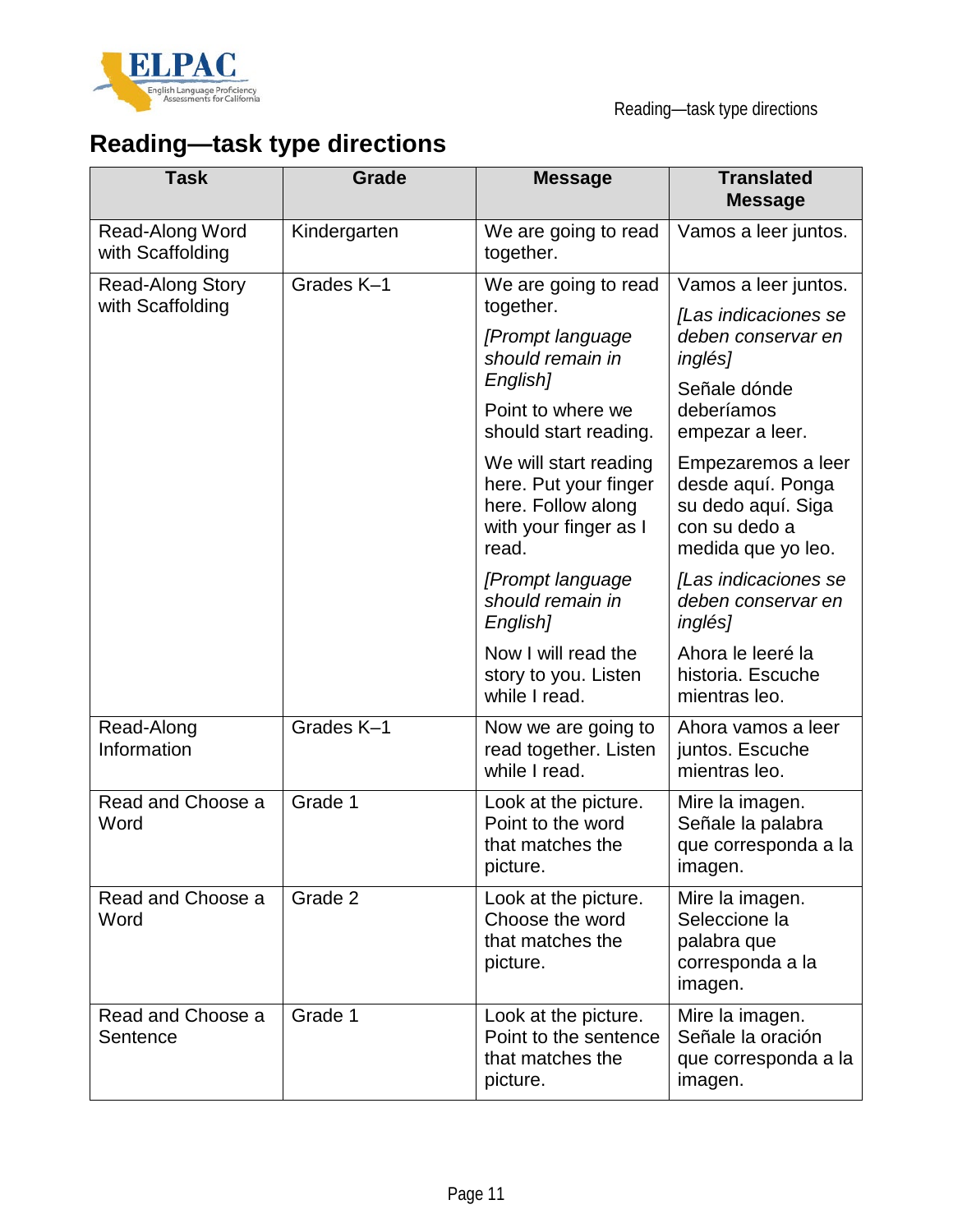

# Reading—task type directions (*continuation one*)

| <b>Task</b>                              | Grade       | <b>Message</b>                                                                                                          | <b>Translated</b><br><b>Message</b>                                                                                                          |
|------------------------------------------|-------------|-------------------------------------------------------------------------------------------------------------------------|----------------------------------------------------------------------------------------------------------------------------------------------|
| Read and Choose a<br>Sentence            | Grades 2-12 | Look at the picture.<br>Choose the<br>sentence that<br>matches the picture.                                             | Mire la imagen.<br>Seleccione la<br>oración que<br>corresponda a la<br>imagen.                                                               |
| Read a Short<br>Informational<br>Passage | Grade 1     | Now you are going<br>to read a text on<br>your own. I will ask<br>you some questions<br>about what you have<br>read.    | Ahora va a leer un<br>texto por su cuenta.<br>Le haré algunas<br>preguntas sobre lo<br>que ha leído.                                         |
| Read a Short<br>Informational<br>Passage | Grades 2-12 | Read the text, then<br>answer the<br>questions.                                                                         | Lea el texto y luego<br>responda las<br>preguntas.                                                                                           |
| Read a Student<br>Essay                  | Grades 3-12 | A student has written<br>an essay. The essay<br>may include errors.<br>Read the essay,<br>then answer the<br>questions. | El ensayo fue escrito<br>por un estudiante, de<br>modo que puede<br>contener errores.<br>Lea el ensayo y<br>luego responda las<br>preguntas. |
| Read a Literary<br>Passage               | Grade 1     | Now you are going<br>to read a story on<br>your own. Then you<br>will answer<br>questions about<br>what you have read.  | Ahora va a leer una<br>historia por su<br>cuenta. Luego<br>deberá responder<br>algunas preguntas<br>sobre lo que ha<br>leído.                |
| Read a Literary<br>Passage               | Grades 2-12 | Read the story, then<br>answer the<br>questions.                                                                        | Lea la historia y<br>luego responda las<br>preguntas.                                                                                        |
| Read an<br>Informational<br>Passage      | Grade 1     | Now you will read a<br>text on your own.<br>Then you will answer<br>some questions<br>about what you have<br>read.      | Ahora debe leer un<br>texto por su cuenta.<br>Luego debe<br>responder algunas<br>preguntas sobre lo<br>que ha leído.                         |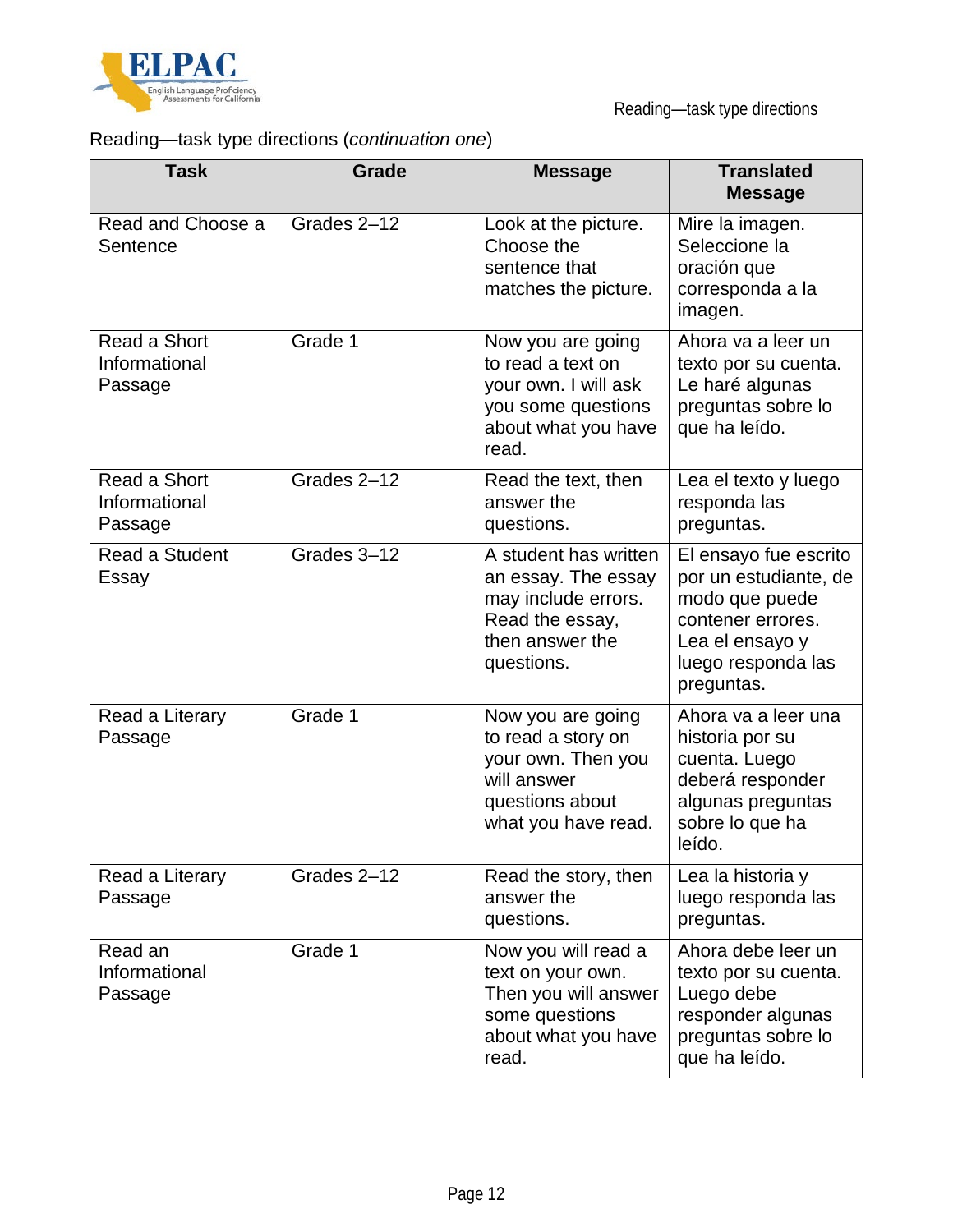

#### Reading—task type directions (*continuation two*)

| Task          | Grade       | <b>Message</b>      | <b>Translated</b><br><b>Message</b> |
|---------------|-------------|---------------------|-------------------------------------|
| Read an       | Grades 2-12 | Read the text, then | Lea el texto y luego                |
| Informational |             | answer the          | responda las                        |
| Passage       |             | questions.          | preguntas.                          |

# **Writing—Domain-level Directions**

#### *Kindergarten Through Grade Two*

#### **Screen**

(No screen—all on paper)

| Test Examiner (TE) Read Aloud (Gr. K-2)                                                                                                                                                           | <b>Translated Message</b>                                                                                                                                                                     |
|---------------------------------------------------------------------------------------------------------------------------------------------------------------------------------------------------|-----------------------------------------------------------------------------------------------------------------------------------------------------------------------------------------------|
| (TE SAY) Today, you will take the ELPAC<br>Writing test. If you are unsure of how to<br>respond to a question, just respond the<br>best you can.<br>In this part of the test, you will write your | (TE SAY) Hoy realizará la sección de<br>producción escrita de la prueba ELPAC.<br>Si no está seguro de cómo responder<br>alguna pregunta, simplemente responda<br>de la mejor manera posible. |
| answers to some questions on paper.<br>If you need any questions repeated, just<br>ask.                                                                                                           | En esta parte de la prueba, escribirá en<br>un papel sus respuestas a algunas<br>preguntas.                                                                                                   |
| You will now begin the Writing questions.                                                                                                                                                         | Si necesita que le repita una pregunta,<br>simplemente dígame.                                                                                                                                |
|                                                                                                                                                                                                   | Ahora empezará con las preguntas de<br>producción escrita.                                                                                                                                    |

#### *Grades Three Through Twelve*

#### **Screen**

Welcome to the Writing section of the ELPAC test.

Make sure your desk is clear of all books, backpacks, cell phones, and electronic devices. These may not be used during the test.

Each question on the Writing test has a  $\bullet$  PLAY button. You can use the  $\bullet$  PLAY button at any time to hear the questions again.

In this part of the test you will type your responses to questions in the boxes provided.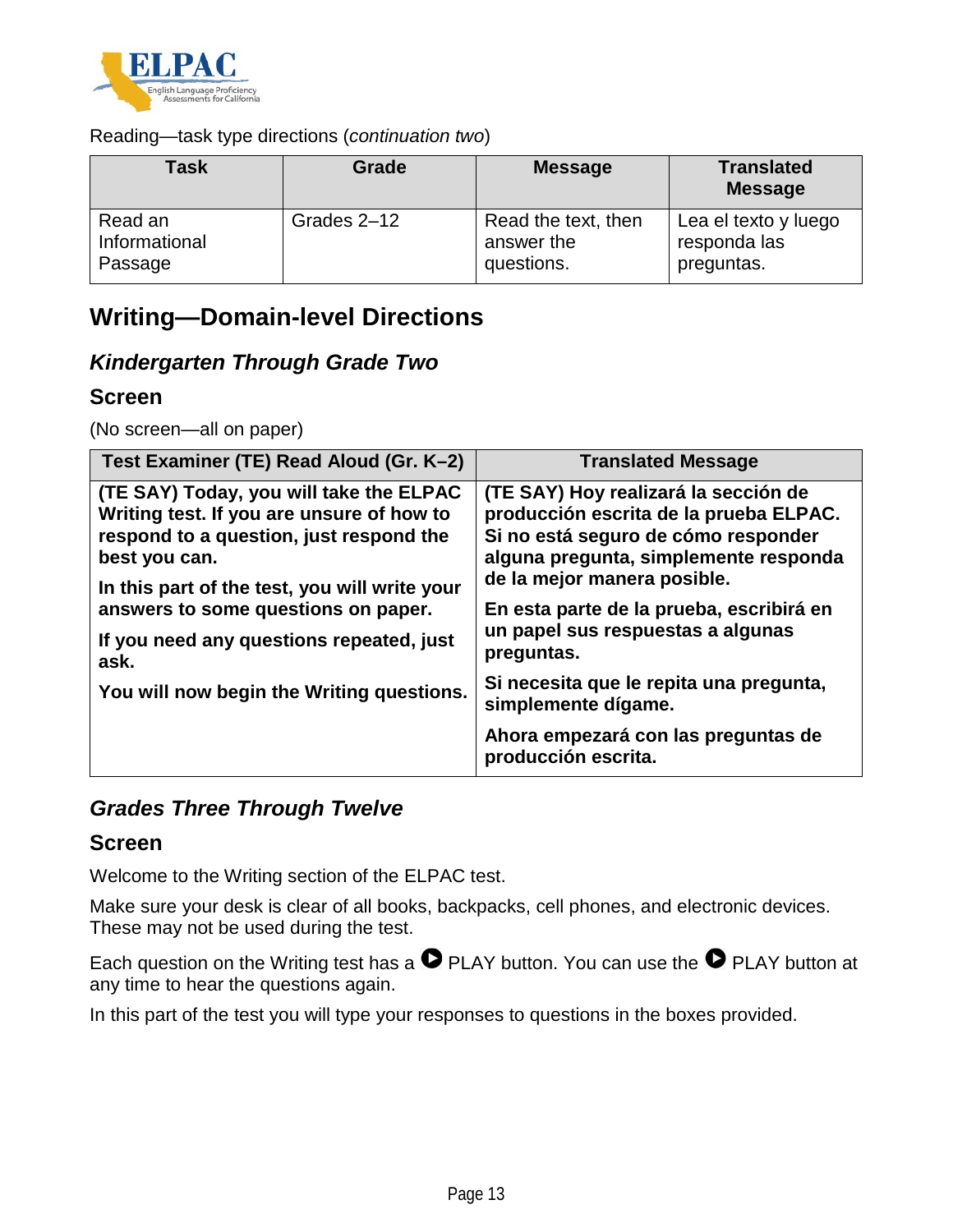

When you are ready, select **Next** to begin the Writing questions. Make sure to answer all questions in English.

| Recorded Audio (Gr. 3-12)                                                                                                                                                                                                                                                                                   | <b>Translated Message</b>                                                                                                                                                                                        |
|-------------------------------------------------------------------------------------------------------------------------------------------------------------------------------------------------------------------------------------------------------------------------------------------------------------|------------------------------------------------------------------------------------------------------------------------------------------------------------------------------------------------------------------|
| <b>(Audio)</b> Welcome to the Writing section of<br>the ELPAC test.                                                                                                                                                                                                                                         | (Audio) Bienvenido a la sección de<br>producción escrita de la prueba ELPAC.                                                                                                                                     |
| Make sure your desk is clear of all books,<br>backpacks, cell phones, and electronic<br>devices. These may not be used during the<br>test.                                                                                                                                                                  | Asegúrese de que su escritorio no tenga<br>ningún libro, morral, celular u otros<br>dispositivos electrónicos. Estos no se<br>pueden utilizar durante la prueba.                                                 |
| Each question on the Writing test has a $\bullet$<br>PLAY button. You can use the <b>O</b> PLAY<br>button at any time to hear the questions<br>again.<br>In this part of the test you will type your<br>responses to questions in the boxes<br>provided.<br>When you are ready, select <b>Next</b> to begin | Cada pregunta de la prueba de producción<br>escrita tiene un botón REPRODUCIR <sup>O</sup> .<br>Puede utilizar el botón REPRODUCIR <sup>D</sup><br>en cualquier momento para volver a<br>escuchar las preguntas. |
|                                                                                                                                                                                                                                                                                                             | En esta parte de la prueba, debe escribir en<br>los cuadros proporcionados sus respuestas<br>a algunas preguntas.                                                                                                |
| the Writing questions. Make sure to answer<br>all questions in English.                                                                                                                                                                                                                                     | Cuando esté listo, haga clic en Siguiente<br>para empezar con las preguntas de<br>producción escrita. Asegúrese de responder<br>todas las preguntas en inglés.                                                   |

### *Grades Three Through Twelve Review Screen*

#### **Screen**

#### **Congratulations, you reached the end of the test!**

Thank you for your attention and hard work.

If there are any questions you marked for review, they will be displayed in the box below. Please finish reviewing any questions you want to, then select Submit Test at the bottom of the screen.

| Recorded Audio (Gr. 3–12)               | <b>Translated Message</b>                                                                                                                                                                                      |
|-----------------------------------------|----------------------------------------------------------------------------------------------------------------------------------------------------------------------------------------------------------------|
| N/A (No recorded audio for this screen) | (Screen text) ¡Felicitaciones, ha<br>terminado la prueba!                                                                                                                                                      |
|                                         | Gracias por su atención y trabajo duro.                                                                                                                                                                        |
|                                         | Si marcó alguna pregunta para revisarla,<br>esta aparecerá en el siguiente cuadro.<br>Termine de revisar las preguntas que<br>desee, luego haga clic en Enviar prueba, en<br>la parte inferior de la pantalla. |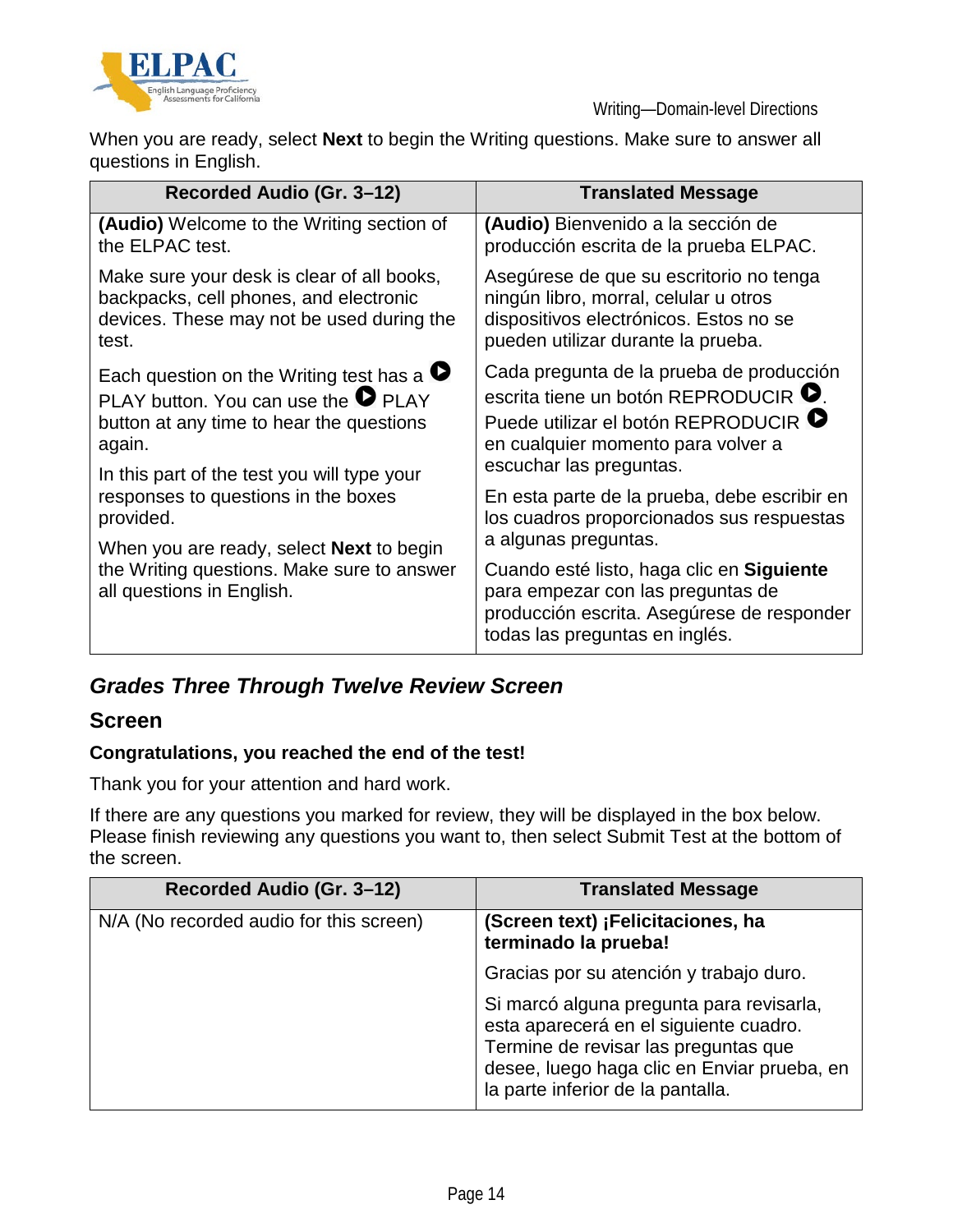

# **Writing—task type directions**

| <b>Task</b>                                          | Grade       | <b>Message</b>                                                                                                                                                                                                                                                                                         | <b>Translated</b><br><b>Message</b>                                                                                                                                                                                                                                                                       |
|------------------------------------------------------|-------------|--------------------------------------------------------------------------------------------------------------------------------------------------------------------------------------------------------------------------------------------------------------------------------------------------------|-----------------------------------------------------------------------------------------------------------------------------------------------------------------------------------------------------------------------------------------------------------------------------------------------------------|
| Label a Picture-<br>Word, with<br>Scaffolding        | Grades K-1  | Now we are going to<br>write some letters<br>and words together.                                                                                                                                                                                                                                       | Ahora vamos a<br>escribir juntos<br>algunas cartas y<br>mensajes.                                                                                                                                                                                                                                         |
| Write a Story<br><b>Together with</b><br>Scaffolding | Grades K-2  | We are going to<br>write a story<br>together.                                                                                                                                                                                                                                                          | Vamos a escribir<br>juntos una historia.                                                                                                                                                                                                                                                                  |
| Write an<br><b>Informational Text</b><br>Together    | Grades 1-2  | Now I am going to<br>tell you some<br>information. Listen<br>carefully. Then we<br>will write about what<br>we have learned.                                                                                                                                                                           | Ahora le diré cierta<br>información.<br>Escuche con<br>atención. Luego<br>escribiremos sobre<br>lo que hemos<br>aprendido.                                                                                                                                                                                |
| Describe a Picture                                   | Grade 1     | In this part of the<br>test, you will write a<br>sentence on your<br>own.                                                                                                                                                                                                                              | En esta parte de la<br>prueba, deberá<br>escribir una oración<br>por su cuenta.                                                                                                                                                                                                                           |
| Describe a Picture                                   | Grade 2     | Write about what is<br>happening in the<br>picture.                                                                                                                                                                                                                                                    | Escriba sobre lo que<br>está sucediendo en<br>la imagen.                                                                                                                                                                                                                                                  |
| Describe a Picture                                   | Grades 3-12 | Imagine that you and<br>a partner are going<br>to describe a picture.<br>Your partner has<br>started writing a<br>paragraph about the<br>picture. The<br>paragraph may<br>contain errors. Read<br>your partner's<br>paragraph and then<br>follow the directions<br>for answering the<br>two questions. | Imagine que usted y<br>un compañero van a<br>describir una<br>imagen. Su<br>compañero<br>comienza a escribir<br>un párrafo sobre la<br>imagen. El párrafo<br>puede contener<br>errores. Lea el<br>párrafo de su<br>compañero y luego<br>siga las<br>instrucciones para<br>responder las dos<br>preguntas. |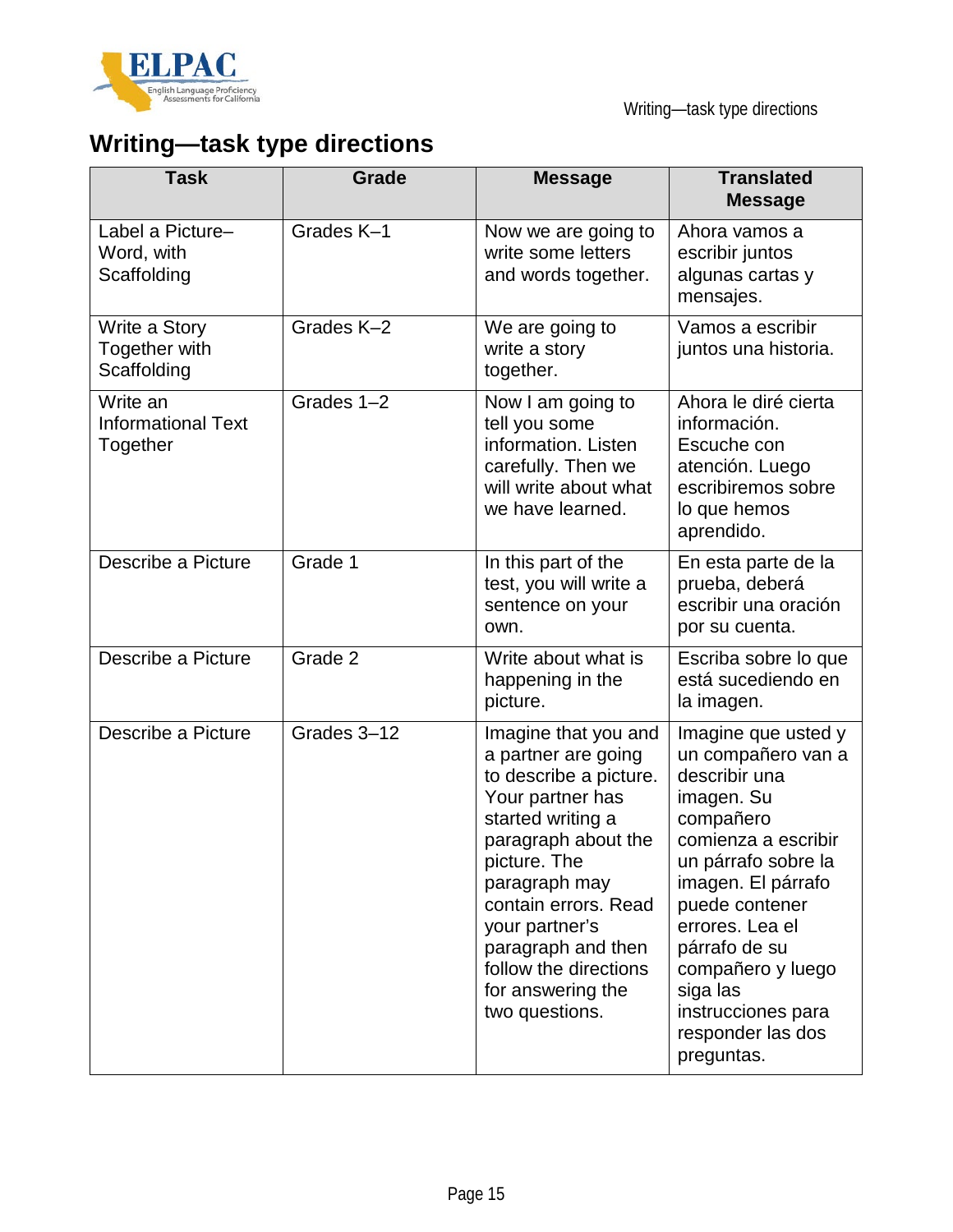

# Writing—task type directions (*continuation one*)

| <b>Task</b>                  | Grade   | <b>Message</b>                                                                                                                                     | <b>Translated</b><br><b>Message</b>                                                                                                                                           |
|------------------------------|---------|----------------------------------------------------------------------------------------------------------------------------------------------------|-------------------------------------------------------------------------------------------------------------------------------------------------------------------------------|
| Write About an<br>Experience | Grade 1 | You are going to<br>write in English<br>about something that<br>happened to you.<br>[Prompt should<br>remain in English]                           | Usted debe escribir<br>sobre algo que le<br>pasó (en inglés).<br>[Las indicaciones se<br>deben conservar en<br><i>inglés]</i>                                                 |
|                              |         | You should write<br>at least one<br>complete<br>sentence.<br>Use descriptions,<br>details, and<br>examples to<br>make your writing<br>interesting. | Debe escribir al<br>menos una<br>oración completa.<br><b>Use</b><br>$\bullet$<br>descripciones,<br>detalles y<br>ejemplos para<br>hacer que su<br>escrito sea<br>interesante. |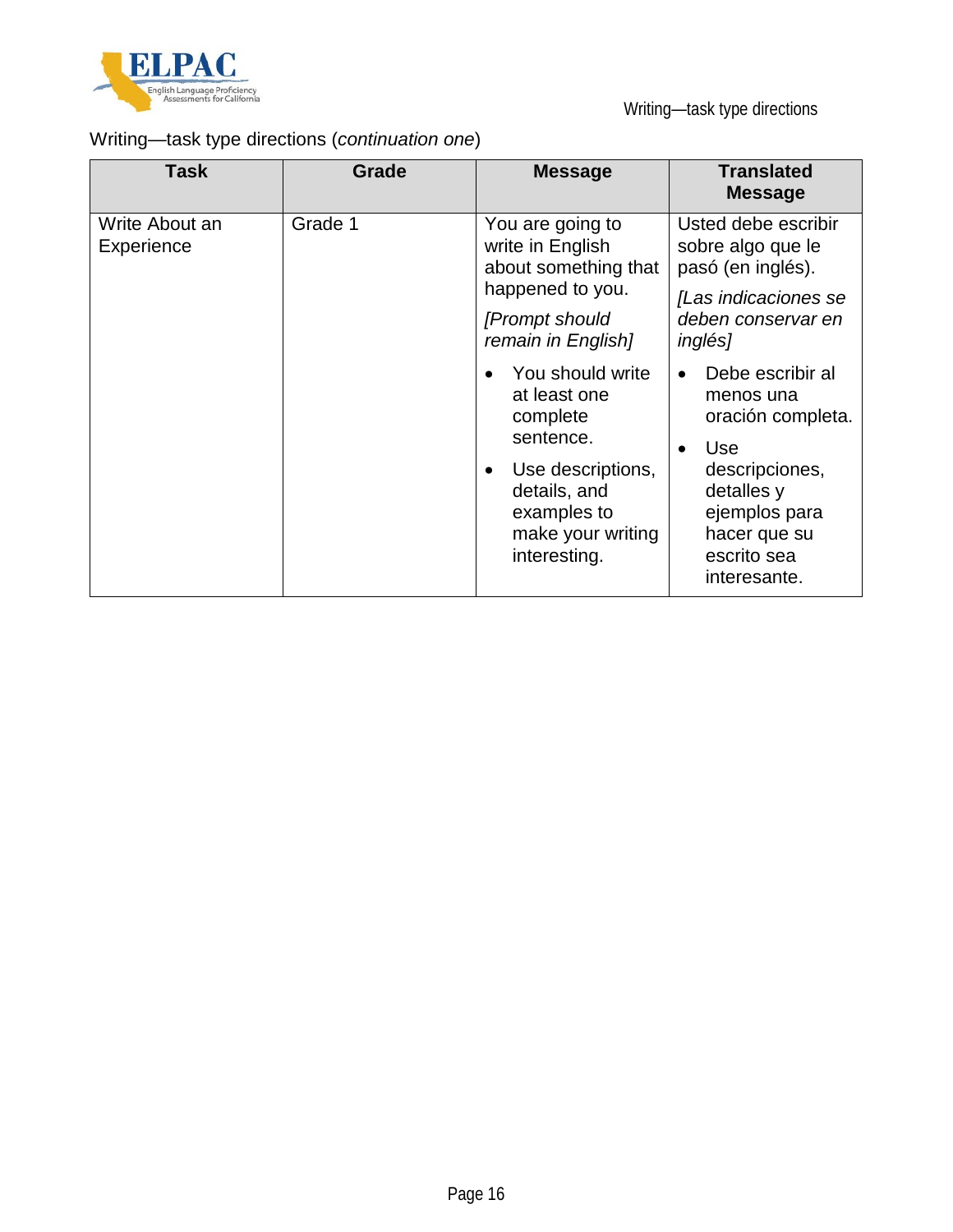

# Writing—task type directions (*continuation two*)

| <b>Task</b>                  | <b>Grade</b> | <b>Message</b>                                                                                                                                                                                                                                                                                                                                                                                                                                                                                                                   | <b>Translated</b><br><b>Message</b>                                                                                                                                                                                                                                                                                                                                                                                                                                                                                                                                             |
|------------------------------|--------------|----------------------------------------------------------------------------------------------------------------------------------------------------------------------------------------------------------------------------------------------------------------------------------------------------------------------------------------------------------------------------------------------------------------------------------------------------------------------------------------------------------------------------------|---------------------------------------------------------------------------------------------------------------------------------------------------------------------------------------------------------------------------------------------------------------------------------------------------------------------------------------------------------------------------------------------------------------------------------------------------------------------------------------------------------------------------------------------------------------------------------|
| Write About an<br>Experience | Grade 2      | You are going to<br>write a paragraph in<br>English about your<br>personal experience.<br>[Prompt should<br>remain in English]<br>Your paragraph<br>$\bullet$<br>should include at<br>least three<br>complete<br>sentences.<br>Use descriptions,<br>$\bullet$<br>details, and<br>examples to<br>make your writing<br>interesting.<br>Check your<br>$\bullet$<br>writing for correct<br>grammar, capital<br>letters,<br>punctuation, and<br>spelling.<br>Do not write<br>$\bullet$<br>outside the box.<br>Please write<br>neatly. | Usted debe escribir<br>un párrafo sobre sus<br>experiencias<br>personales (en<br>inglés).<br>[Las indicaciones se<br>deben conservar en<br><i>inglés]</i><br>Su párrafo debe<br>$\bullet$<br>incluir al menos<br>tres oraciones<br>completas.<br>Use<br>$\bullet$<br>descripciones,<br>detalles y<br>ejemplos para<br>hacer que su<br>escrito sea<br>interesante.<br>Compruebe que<br>$\bullet$<br>la gramática, las<br>mayúsculas, la<br>puntuación y la<br>ortografía de su<br>escrito sean<br>correctas.<br>No escriba fuera<br>$\bullet$<br>del cuadro.<br>Escriba de forma |
|                              |              |                                                                                                                                                                                                                                                                                                                                                                                                                                                                                                                                  | legible.                                                                                                                                                                                                                                                                                                                                                                                                                                                                                                                                                                        |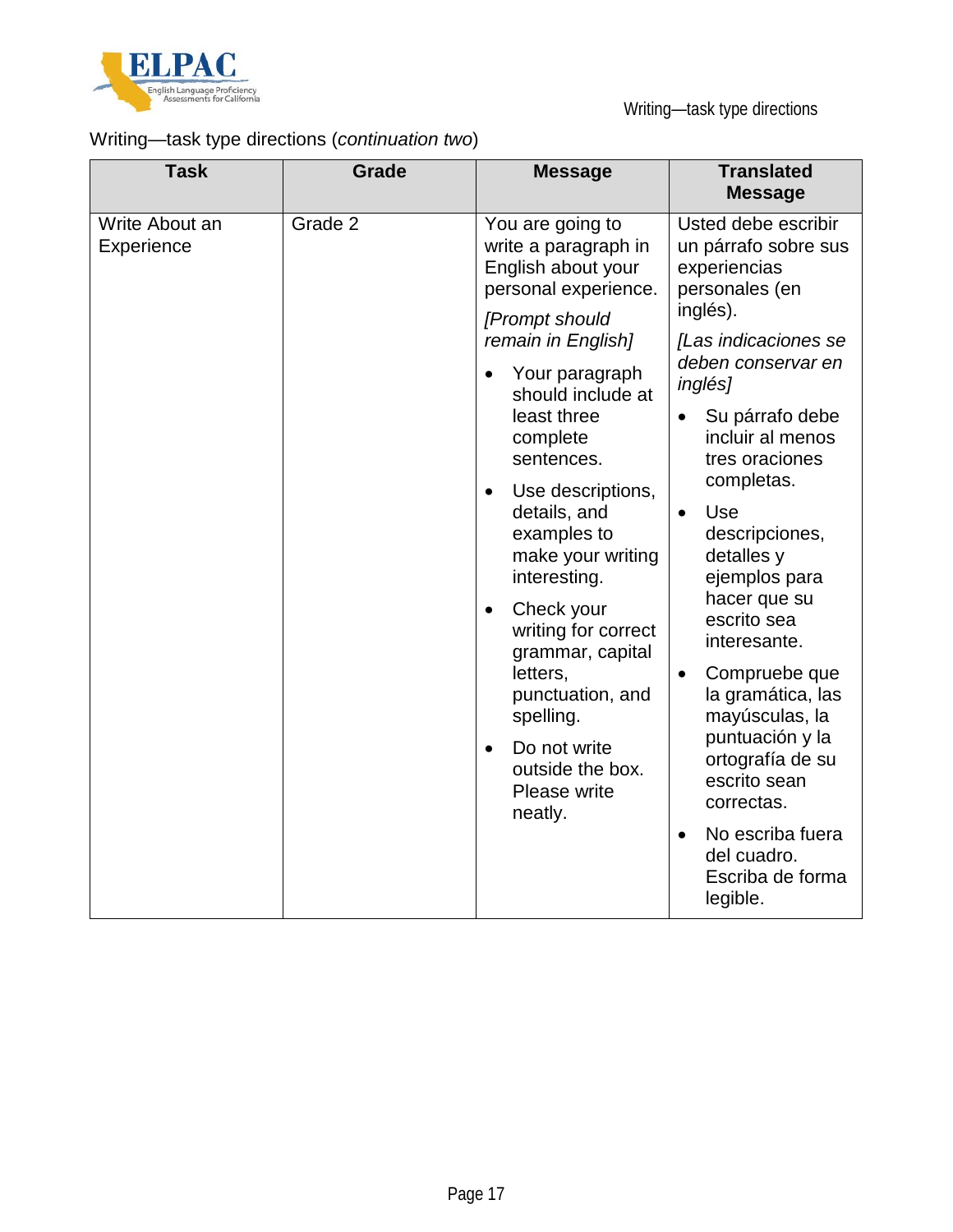

# Writing—task type directions (*continuation three*)

| <b>Task</b>                  | <b>Grade</b> | <b>Message</b>                                                                                                                                                                                                                | <b>Translated</b><br><b>Message</b>                                                                                                                                                                                                                                        |
|------------------------------|--------------|-------------------------------------------------------------------------------------------------------------------------------------------------------------------------------------------------------------------------------|----------------------------------------------------------------------------------------------------------------------------------------------------------------------------------------------------------------------------------------------------------------------------|
| Write About an<br>Experience | Grades 3-12  | In the following box,<br>you are going to<br>write a paragraph in<br>English about your<br>personal experience.<br>[Recording of prompt<br>is in English]                                                                     | En el siguiente<br>cuadro, usted debe<br>escribir un párrafo<br>sobre sus<br>experiencias<br>personales (en<br>inglés).                                                                                                                                                    |
|                              |              | Your paragraph<br>should include at<br>least three<br>complete<br>sentences and<br>should have a<br>beginning, a<br>middle, and an                                                                                            | [La grabación de la<br>instrucción está en<br>inglés]<br>Su párrafo debe<br>incluir al menos<br>tres oraciones<br>completas y debe<br>tener inicio, nudo                                                                                                                   |
|                              |              | end.<br>Use descriptions,<br>$\bullet$<br>details, and<br>examples to<br>make your writing<br>interesting.<br>Check your<br>$\bullet$<br>writing for correct<br>grammar, capital<br>letters,<br>punctuation, and<br>spelling. | y desenlace.<br>Use<br>$\bullet$<br>descripciones,<br>detalles y<br>ejemplos para<br>hacer que su<br>escrito sea<br>interesante.<br>Compruebe que<br>$\bullet$<br>la gramática, las<br>mayúsculas, la<br>puntuación y la<br>ortografía de su<br>escrito sean<br>correctas. |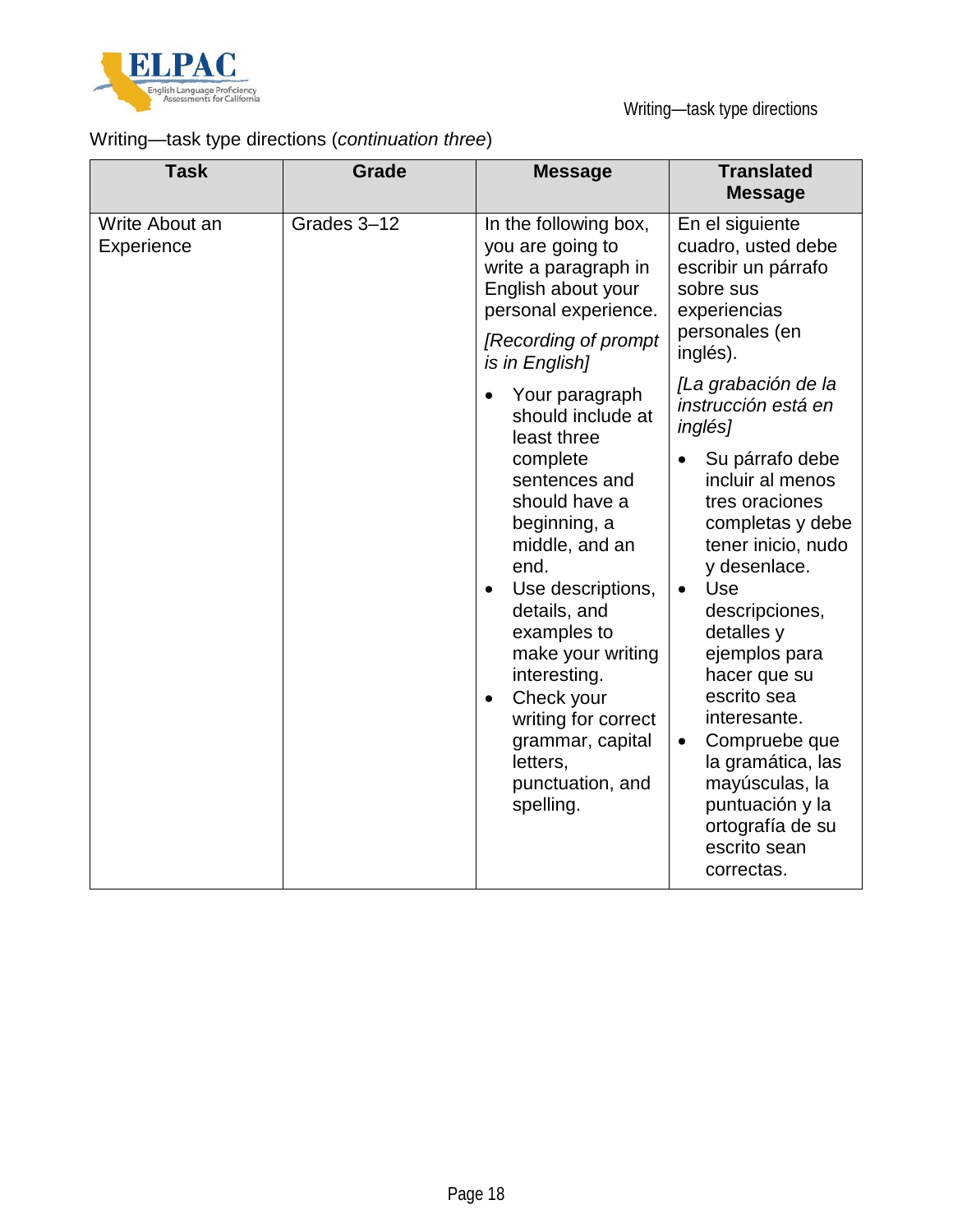

# Writing—task type directions (*continuation four*)

| <b>Task</b>                                   | <b>Grade</b> | <b>Message</b>                                                                                                                                                                                                                                              | <b>Translated</b><br><b>Message</b>                                                                                                                                                                                                                                             |
|-----------------------------------------------|--------------|-------------------------------------------------------------------------------------------------------------------------------------------------------------------------------------------------------------------------------------------------------------|---------------------------------------------------------------------------------------------------------------------------------------------------------------------------------------------------------------------------------------------------------------------------------|
| <b>Write About</b><br>Academic<br>Information | Grades 3-5   | Imagine that you are<br>writing a description<br>with a classmate.<br>Your classmate filled<br>in information in a<br>graphic organizer.<br>Read the details in<br>the graphic<br>organizer. Then use<br>the information to<br>answer the two<br>questions. | Imagine que está<br>escribiendo una<br>descripción con un<br>compañero. Su<br>compañero ingresó<br>información en un<br>diagrama de flujo.<br>Lea la información<br>incluida en el<br>diagrama de flujo.<br>Luego use la<br>información para<br>responder las dos<br>preguntas. |
| <b>Write About</b><br>Academic<br>Information | Grades 6-12  | Imagine that you are<br>working on a group<br>project. Some<br>members of your<br>group have created<br>a graphic organizer.<br>Use the information<br>in the graphic<br>organizer to answer<br>the two questions.                                          | Imagínese que está<br>trabajando en un<br>proyecto grupal.<br>Algunos miembros<br>de su grupo crearon<br>un diagrama de flujo.<br>Use la información<br>del diagrama de flujo<br>para responder las<br>dos preguntas.                                                           |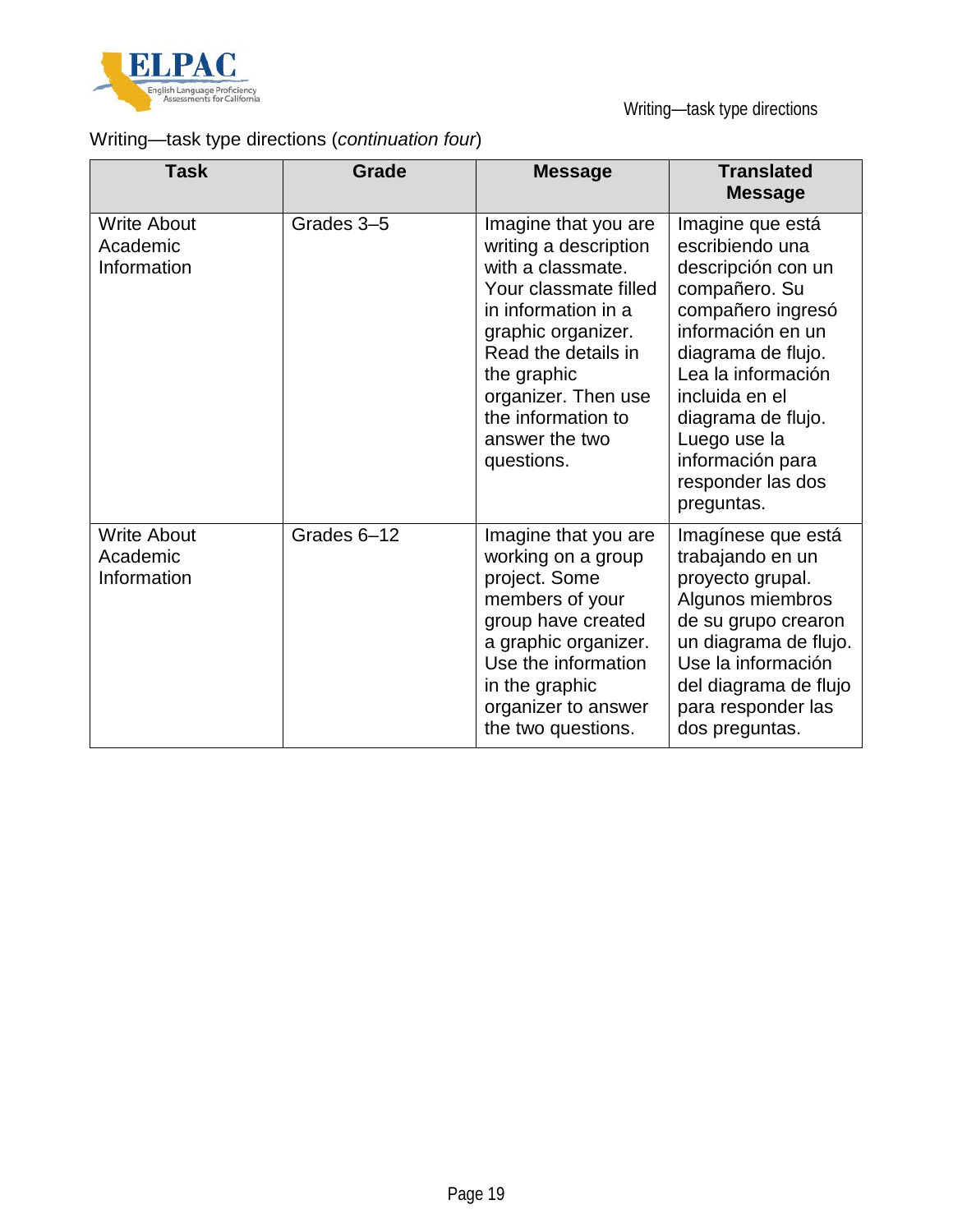

# Writing—task type directions (*continuation five*)

| <b>Task</b>        | Grade      | <b>Message</b>                                                                                                          | <b>Translated</b><br><b>Message</b>                                                                                                    |
|--------------------|------------|-------------------------------------------------------------------------------------------------------------------------|----------------------------------------------------------------------------------------------------------------------------------------|
| Justify an Opinion | Grades 3-5 | In the following box,<br>you are going to<br>write at least one<br>paragraph in English<br>about an important<br>issue. | En el siguiente<br>cuadro, usted debe<br>escribir al menos un<br>párrafo sobre un<br>tema importante (en<br>inglés).                   |
|                    |            | [Recording of prompt<br>is in English]<br>Think about what<br>$\bullet$                                                 | [La grabación de la<br>instrucción está en<br><i>inglés]</i>                                                                           |
|                    |            | you will write<br>before you begin<br>writing.                                                                          | Antes de<br>$\bullet$<br>empezar, piense<br>en lo que va a<br>escribir.                                                                |
|                    |            | State your<br>$\bullet$<br>opinion clearly<br>and give two or<br>more reasons to<br>support your<br>opinion.            | Presente su<br>$\bullet$<br>opinión de forma<br>clara y<br>proporcione al<br>menos dos                                                 |
|                    |            | The paragraph<br>$\bullet$<br>should include at<br>least three<br>complete<br>sentences.                                | razones que la<br>respalden.                                                                                                           |
|                    |            |                                                                                                                         | El párrafo debe<br>$\bullet$<br>incluir al menos<br>tres oraciones<br>completas.                                                       |
|                    |            | Check your<br>$\bullet$<br>writing for correct<br>grammar, capital<br>letters,<br>punctuation, and<br>spelling.         | Compruebe que<br>$\bullet$<br>la gramática, las<br>mayúsculas, la<br>puntuación y la<br>ortografía de su<br>escrito sean<br>correctas. |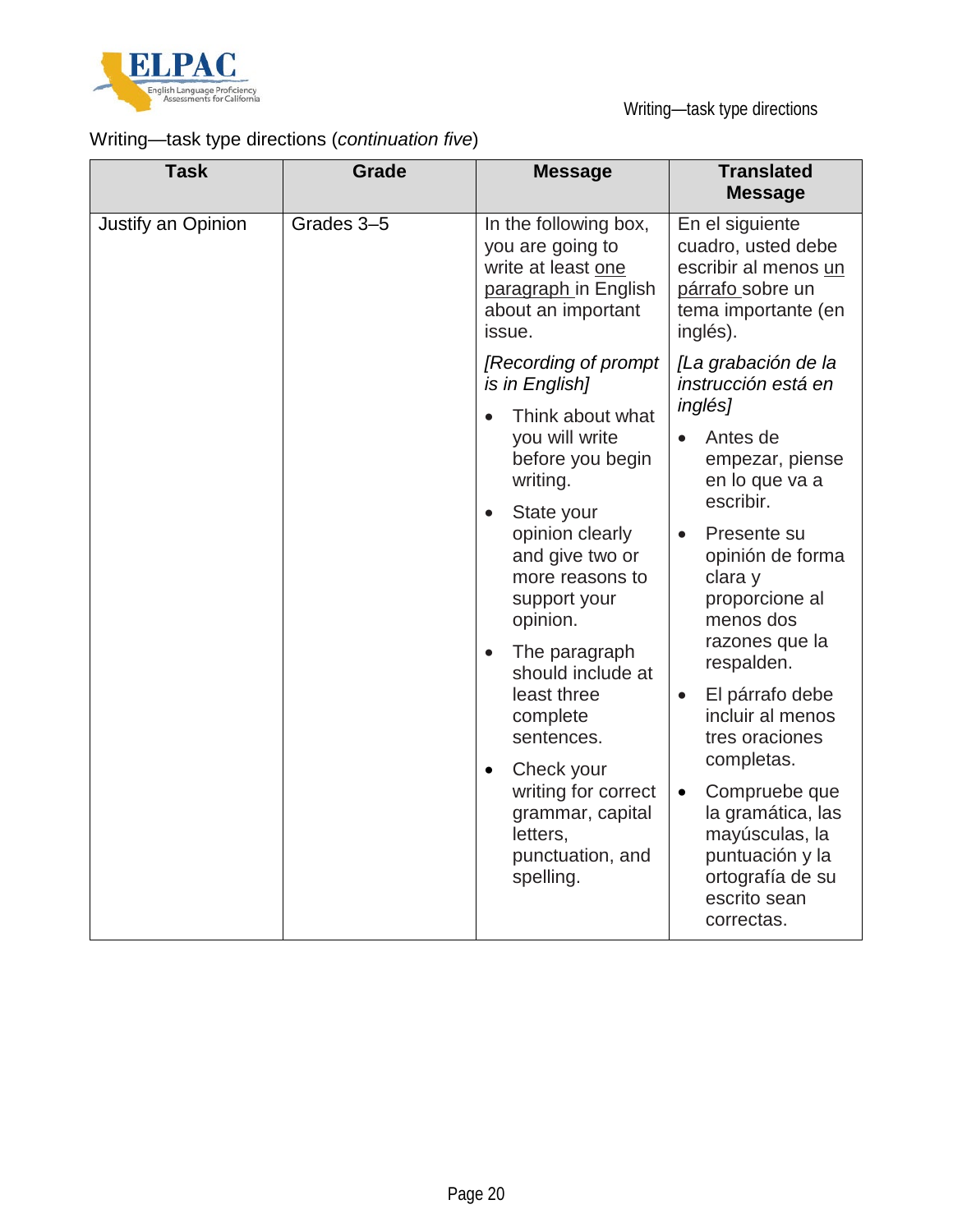

# Writing—task type directions (*continuation six*)

| <b>Task</b>        | <b>Grade</b> | <b>Message</b>                                                                                                           | <b>Translated</b><br><b>Message</b>                                                                                                                  |
|--------------------|--------------|--------------------------------------------------------------------------------------------------------------------------|------------------------------------------------------------------------------------------------------------------------------------------------------|
| Justify an Opinion | Grades 6-12  | In the following box,<br>you are going to<br>write at least two<br>paragraphs in<br>English about an<br>important issue. | En el siguiente<br>cuadro, usted debe<br>escribir al menos<br>dos párrafos sobre<br>un tema importante<br>(en inglés).                               |
|                    |              | [Recording of prompt<br>is in English]                                                                                   | [La grabación de la<br>instrucción está en                                                                                                           |
|                    |              | Think about what<br>you will write<br>before you begin<br>writing.<br>State your<br>opinion clearly<br>and give two or   | <i>inglés]</i><br>Antes de<br>empezar, piense<br>en lo que va a<br>escribir.<br>Presente su<br>$\bullet$<br>opinión de forma                         |
|                    |              | more reasons to<br>support your<br>opinion.<br>The paragraphs                                                            | clara y<br>proporcione al<br>menos dos<br>razones que la                                                                                             |
|                    |              | should include at<br>least three<br>complete<br>sentences.                                                               | respalden.<br>Los párrafos<br>$\bullet$<br>deben incluir al<br>menos tres<br>oraciones                                                               |
|                    |              | Check your<br>$\bullet$<br>writing for correct<br>grammar, capital<br>letters,<br>punctuation, and<br>spelling.          | completas.<br>Compruebe que<br>$\bullet$<br>la gramática, las<br>mayúsculas, la<br>puntuación y la<br>ortografía de su<br>escrito sean<br>correctas. |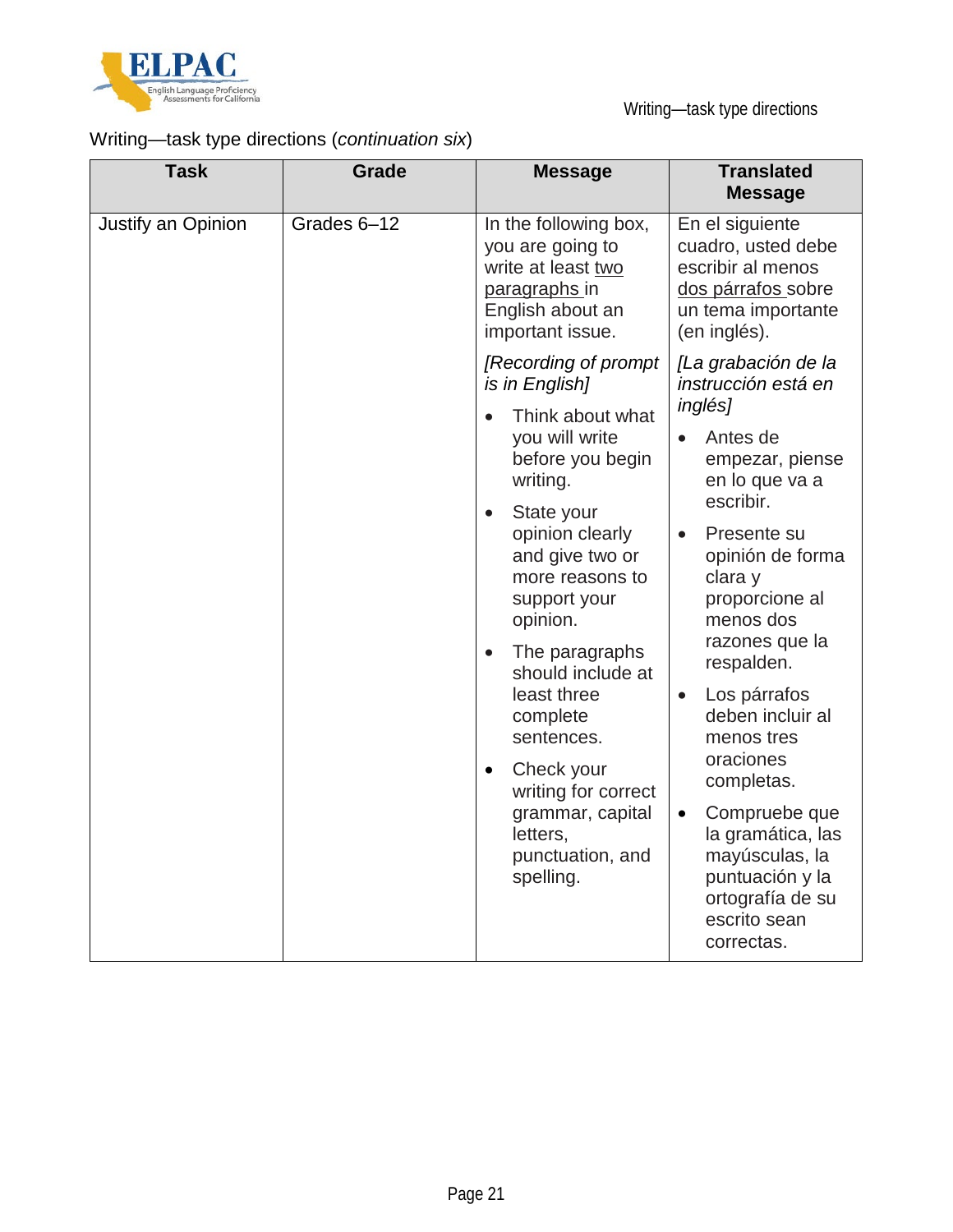

# **Speaking—Domain-level Directions**

# *Kindergarten Through Grade Two*

#### **Screen**

Speaking Test

| Spoken by Test Examiner (read aloud<br>from the DFA) | <b>Translated Message</b>                     |
|------------------------------------------------------|-----------------------------------------------|
| Today, you will take the ELPAC test.                 | Hoy realizará la prueba ELPAC. Lo             |
| First, I am going to sign you in.                    | primero que haremos es iniciar sesión.        |
| [Follow login directions, including the              | [Siga las instrucciones de registro, entre    |
| recording check and sound and audio                  | ellas, la verificación de grabación, sonido y |
| check]                                               | audio]                                        |
| Remember to answer all of the questions              | Recuerde responder todas las preguntas        |
| in English. If you want me to repeat a               | en inglés. Si necesita que le repita una      |
| question, you can ask me to. Now we are              | pregunta, puede decirme. Ahora vamos a        |
| going to begin.                                      | comenzar.                                     |

# *Grades Three Through Twelve*

#### **Screen**

Speaking Test

| Spoken by Test Examiner (read aloud<br>from the DFA) | <b>Translated Message</b>                     |
|------------------------------------------------------|-----------------------------------------------|
| Today you will take the Speaking section             | Hoy realizará la sección de producción        |
| of the ELPAC. First, I am going to sign              | oral de la prueba ELPAC. Lo primero que       |
| you in.                                              | haremos es iniciar sesión.                    |
| [Follow login directions, including the              | [Siga las instrucciones de registro, entre    |
| recording check and sound and audio                  | ellas, la verificación de grabación, sonido y |
| check]                                               | audio]                                        |
| Remember to answer all of the questions              | Recuerde responder todas las preguntas        |
| in English. If you want me to repeat a               | en inglés. Si necesita que le repita una      |
| question, you can ask me to. Now we are              | pregunta, puede decirme. Ahora vamos a        |
| going to begin.                                      | comenzar.                                     |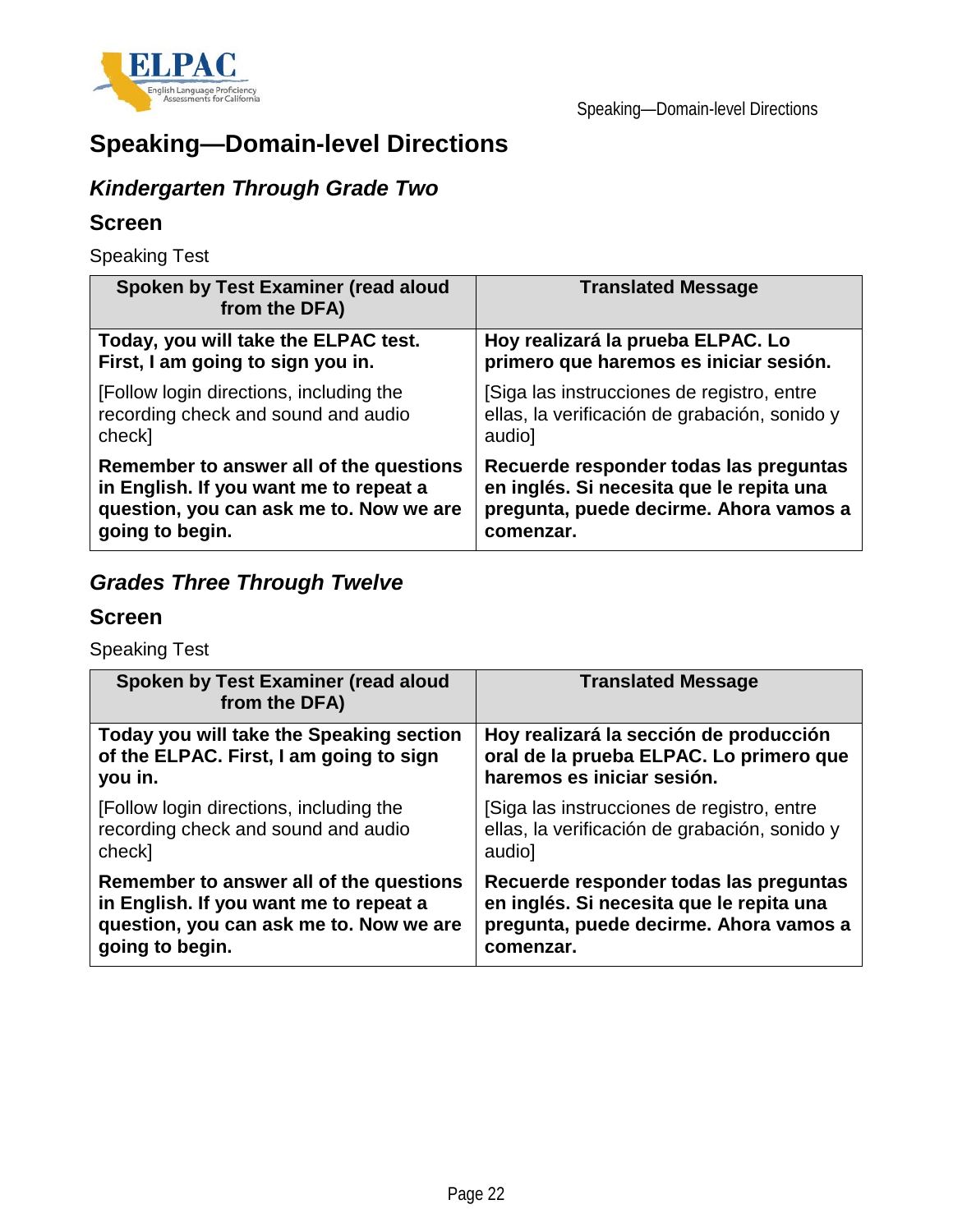

## *Kindergarten Through Grade 12 Review Screen*

#### **Screen**

#### **Congratulations, you reached the end of the test!**

Thank you for your attention and hard work.

If there are any questions you marked for review, they will be displayed in the box below. Please finish reviewing any questions you want to, then select Submit Test at the bottom of the screen.

| Spoken by Test Examiner (read aloud<br>from the DFA) | <b>Translated Message</b>                |
|------------------------------------------------------|------------------------------------------|
| This is the end of the Speaking test.                | Este es el final de la prueba de         |
| Thank you for your attention and hard                | producción oral. Gracias por su atención |
| work.                                                | y trabajo duro.                          |

# **Speaking—task type directions**

| <b>Task</b>             | Grade       | <b>Message</b>                                                                                                                                                                   | <b>Translated</b><br><b>Message</b>                                                                                                                                                  |
|-------------------------|-------------|----------------------------------------------------------------------------------------------------------------------------------------------------------------------------------|--------------------------------------------------------------------------------------------------------------------------------------------------------------------------------------|
| Talk About a Scene      | Grades K-12 | Look at the picture. I<br>am going to ask you<br>some questions<br>about it.                                                                                                     | Mire la imagen. Voy<br>a hacerle algunas<br>preguntas sobre<br>esta.                                                                                                                 |
| <b>Speech Functions</b> | Grades 2-5  | I am going to tell you<br>about a situation that<br>could happen to you.<br>Then, tell me what<br>you would say.                                                                 | Le voy a hablar<br>sobre una situación<br>que le podría pasar.<br>Luego, debe decirme<br>usted qué diría.                                                                            |
| <b>Speech Functions</b> | Grades 6-12 | I'm going to tell you<br>about a situation that<br>could happen to you.<br>Then, tell me what<br>you would say. Make<br>sure your answer is<br>appropriate for your<br>audience. | Le voy a hablar<br>sobre una situación<br>que le podría pasar.<br>Luego, debe decirme<br>usted qué diría.<br>Asegúrese de que<br>su respuesta sea<br>apropiada para su<br>audiencia. |
| Support an Opinion      | Grades K-12 | I am going to ask<br>you for your opinion.                                                                                                                                       | Le voy a pedir su<br>opinión.                                                                                                                                                        |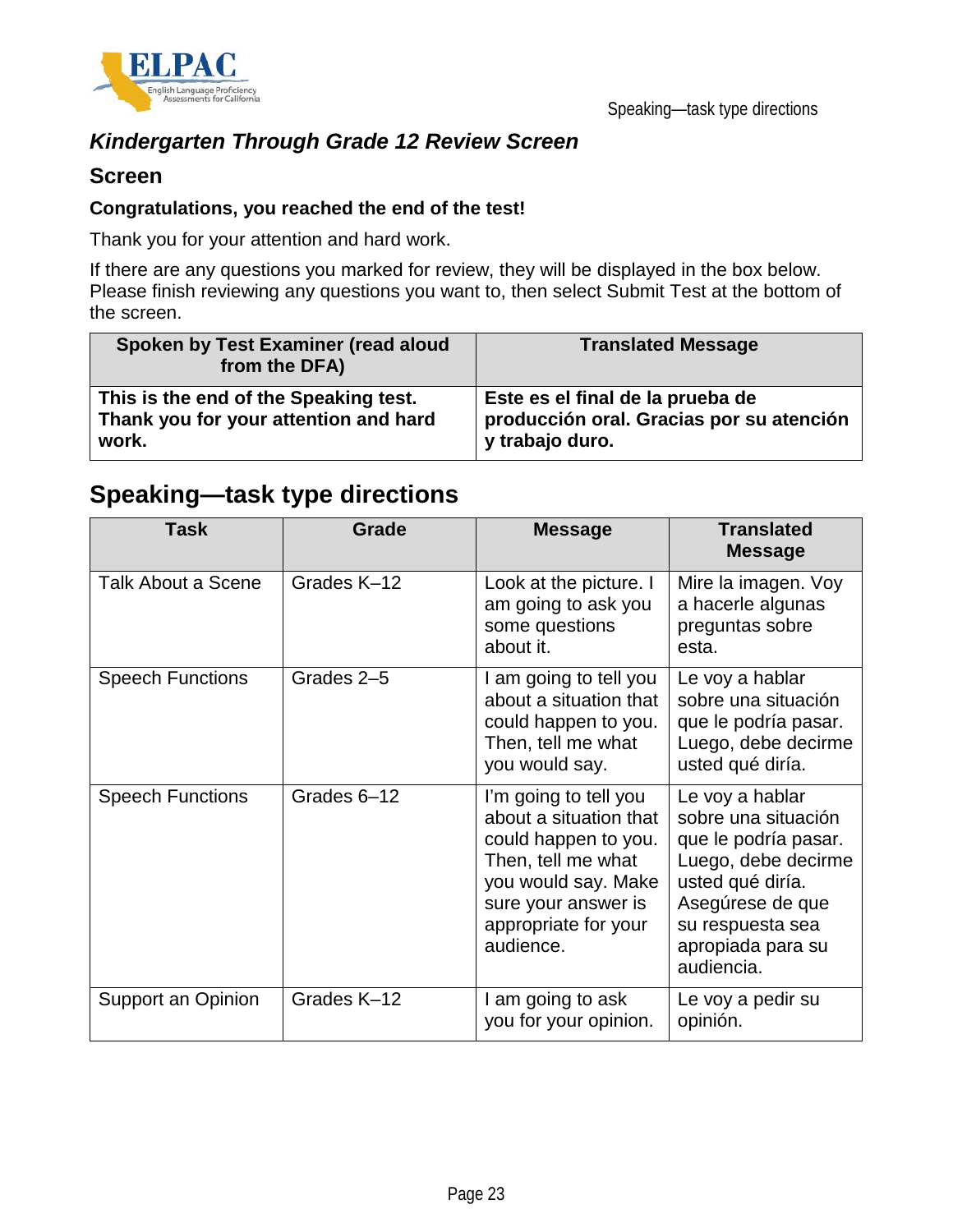

# Speaking—task type directions (*continuation one*)

| <b>Task</b>                               | <b>Grade</b> | <b>Message</b>                                                                                                                                                                                              | <b>Translated</b><br><b>Message</b>                                                                                                                                                                              |
|-------------------------------------------|--------------|-------------------------------------------------------------------------------------------------------------------------------------------------------------------------------------------------------------|------------------------------------------------------------------------------------------------------------------------------------------------------------------------------------------------------------------|
| <b>Retell a Narrative</b>                 | Grade K-5    | Look at the pictures.                                                                                                                                                                                       | Mire las imágenes.                                                                                                                                                                                               |
|                                           |              | I am going to tell you<br>a story about the<br>pictures. Listen<br>carefully. You will<br>hear the story only<br>once. When I am<br>finished, you will use<br>the pictures to tell<br>the story back to me. | Le voy a contar una<br>historia sobre las<br>imágenes. Escuche<br>con atención.<br>Escuchará la historia<br>una sola vez.<br>Cuando yo termine,<br>usted debe usar las<br>imágenes para<br>contarme la historia. |
| <b>Present and Discuss</b><br>Information | Grades 6-12  | I am going to ask<br>you to talk about a<br>graphic. Look at the<br>graphic.                                                                                                                                | Voy a pedirle que<br>hable sobre un<br>gráfico. Mire el<br>gráfico.                                                                                                                                              |
|                                           |              | [Prompt should<br>remain in English]                                                                                                                                                                        | [Las indicaciones se<br>deben conservar en<br>inglés]                                                                                                                                                            |
|                                           |              | Take some time to<br>read the graphic to<br>yourself. Let me<br>know when you are<br>ready for me to ask<br>you a question.                                                                                 | Tómese un tiempo<br>para leer el gráfico<br>en silencio. Avíseme<br>cuando esté listo<br>para hacerle una<br>pregunta.                                                                                           |
| Summarize an<br>Academic<br>Presentation  | Grade K-2    | I am going to tell you<br>some information.<br>Listen carefully. You<br>will hear the<br>information only<br>once. When I am<br>finished, you will tell<br>me about the<br>information.                     | Le diré cierta<br>información.<br>Escuche con<br>atención. Escuchará<br>la información una<br>sola vez. Cuando yo<br>termine, usted debe<br>hablarme sobre la<br>información.                                    |